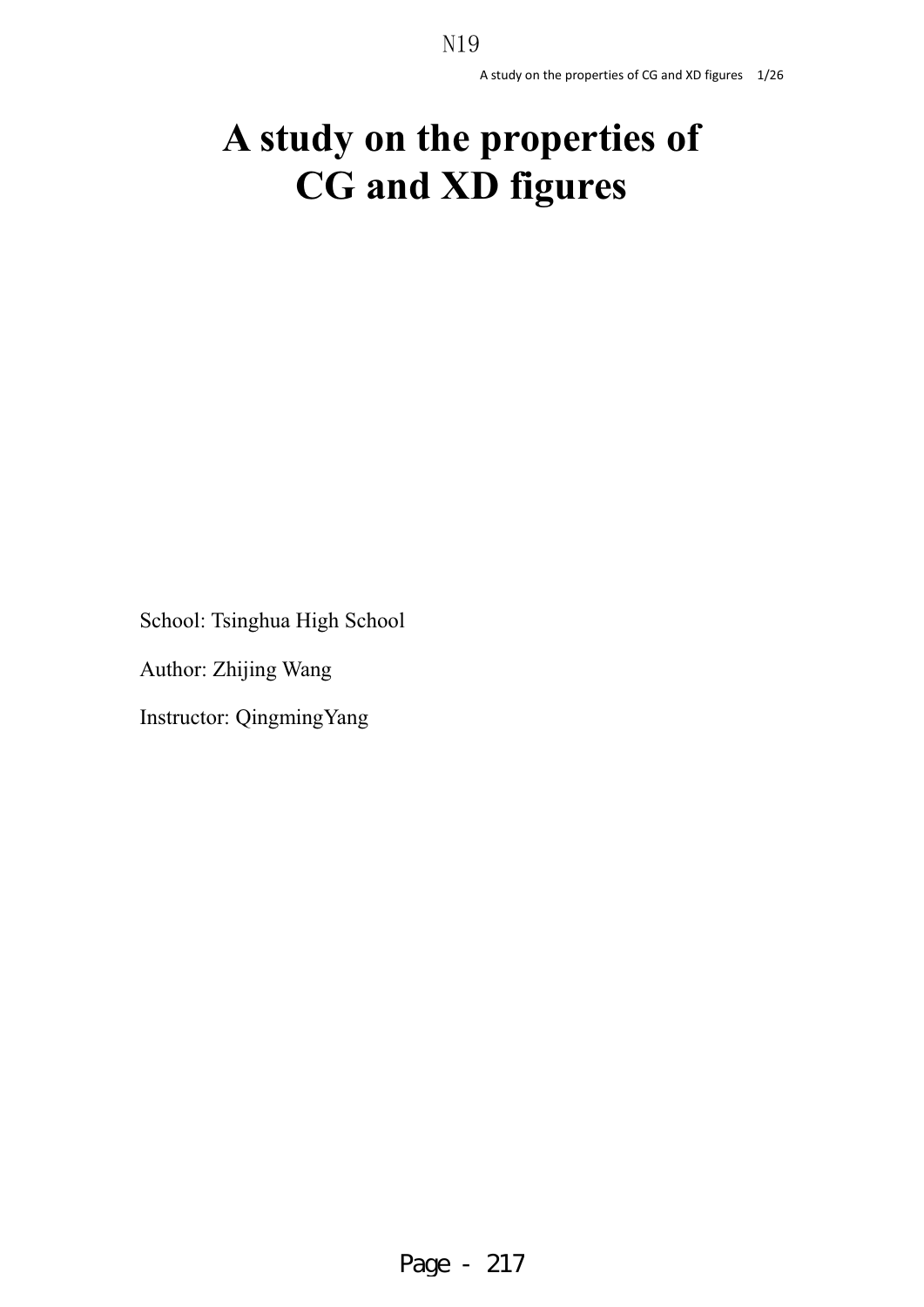**Abstract**: CG figures and XD figures are newly-developed mathematical conceptions. A CG figure consists of two polylines sharing the same end points with corresponding line segments perpendicular to each other. Let one polyline be the question, the other the solution of the question. If one polyline has only one solution, this figure is also considered an XD figure. There are already some conclusions about 2-dimensional XD figures. In this paper, these conclusions are extended using methods including vector analysis, contradiction and construction. In addition, the properties of 2-dimensional XD figures are compared to those of 3-dimensional XD figures. The properties proved are as follows:

- (1) For a CG figure( $C, C'$ ) in a grid of m $\times n$ , if the solution set of C is A, the solution set of C´ is B, then the solution set of any element in A is B and vice versa.
- (2) In a grid of  $n \times n$  (with  $(n+1) \times (n+1)$  grid points), there must exist an XD figure consisting of t line segments, where  $n \ge 2$ ,  $t = 4.6,8... 2n^2 + 4n$
- (3) In a grid of m×n×p, if  $(C, C')$ is an XD figure,  $(C', C_1)$ is a CG figure, then  $(C_1, C')$ is not necessarily an XD figure.
- (4) For a CG figure  $(C, C')$  in a grid of  $m \times n \times p$ , if the solution set of C is A, the solution set of C´ is B, then the solution set of any element in A is not necessarily B and vice versa.
- (5) No 3-dimensional XD figure exist in infinite grids.

#### **Key words: perpendicular, continuous, close, unique, uniform grid**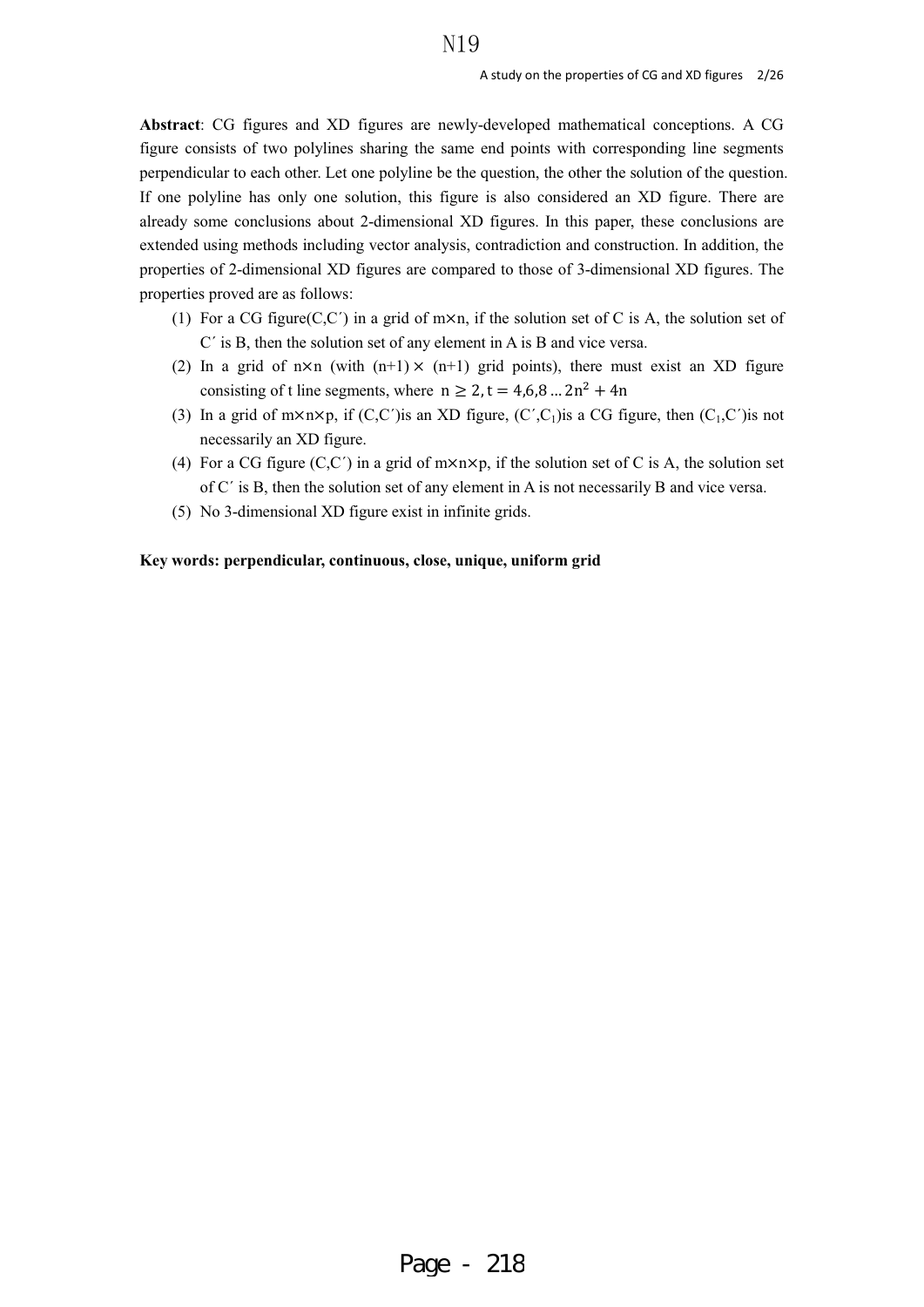#### **I The introduction and definition about CG figures and XD figures**

CG figures and XD figures are newly-developed mathematical conceptions. A CG figure consists of two polylines sharing the same end points with corresponding line segments perpendicular to each other. We call one polyline question, the other solution. If one polyline has only one solution, this figure is considered a special case more narrowly defined as an XD figure. For example, figure 1 is an XD figure.

The definitions of CG and XD figures are from problems involving perpendicular lines in uniform grids. Like Sudoku, XD figures can be used as mathematic games for mathematic entertainment. Apart from that, a 2-demensional XD figure looks like a beautiful picture while a 3-demensional one a unique architectural design, bringing not only intellectual challenge but also artistic enjoyment. Also, like many other mathematical conceptions, XD figures are likely to be useful in other fields. The definitions for CG and XD figures are as follows:



**2-dimensional CG figure<sup>\*</sup>:** For a polyline C:  $A_1$ - $A_2$ -...- $A_n$  in a uniform grid of m×n (m, n∈ N<sup>+</sup>), if there exists one polyline C': A<sub>1</sub>-B<sub>2</sub>-B<sub>3</sub>-...-B<sub>n-1</sub>-A<sub>n</sub> satisfying the conditions  $A_1B_2 \perp A_1A_2$ ,  $B_2B_3\perp A_2A_3, \ldots, B_{n-1}A_n\perp A_{n-1}A_n$ , then polyline C is the question, polyline C' is the solution, the closed figure consisting of the two polylines is a 2-dimensional CG figure(C,C´). (here,  $A_1, A_2, A_3, \ldots, A_n, B_2, B_3, \ldots, B_{n-1}$  are all lattice points and  $A_{i-1}, A_i, A_{i+1}$  (i=2,3…n-1) are not collinear)

**2-dimensional XD figure<sup>\*\*</sup>**: For a polyline C:  $A_1-A_2$ -...- $A_n$ in a uniform grid of m×n (m,  $n \in \mathbb{N}^+$ , if there exists only one polyline C':  $A_1 - B_2 - B_3 - \ldots - B_{n-1} - A_n$  satisfying the conditions  $A_1B_2 \perp A_1A_2B_2B_3 \perp A_2A_3,...,B_{n-1}A_n \perp A_{n-1}A_n$ , then polyline C is the question, polyline C' is the solution, the closed figure consisting of the two polylines is a 2-dimensional XD figure (C,C´). (here,  $A_1, A_2, A_3, \ldots, A_n, B_2, B_3, \ldots, B_{n-1}$  are all lattice points,  $A_{i-1}, A_i, A_{i+1}$ (i=2,3,...n-1) are not collinear)

**3-dimensional CG figure\*\*\***: For a polyline C:  $A_1 - A_2 - \ldots - A_n$  in a uniform grid of  $m \times n \times p$  $(m,n,p \in N^+)$ , if there exists one polyline C':  $A_1-B_2-B_3$ -...- $B_{n-1}-A_n$  satisfying the conditions  $A_1B_2 \perp A_1A_2$ ,  $B_2B_3 \perp A_2A_3$ , …,  $B_{n-1}A_n \perp A_{n-1}A_n$ , then polyline C is the question, polyline C' is the solution, the closed figure consisting of the two polylines is a 3-dimensional CG figure (C,C´). (here,  $A_1, A_2, A_3, \ldots, A_n, B_2, B_3, \ldots, B_{n-1}$  are lattice points on different planes,  $A_{i-1}, A_i, A_{i+1}$ (i=1,2,...n-1) are not collinear)

**3-dimensional XD figure\*\*\***: For a polyline C:  $A_1-A_2$ -...- $A_n$ in a uniform grid of m×n×p  $(m,n,p \in N^+)$ , if there exists only one polyline C':  $A_1-B_2-B_3$ -...-B<sub>n-1</sub>-A<sub>n</sub> satisfying the conditions  $A_1B_2 \perp A_1A_2$ ,  $B_2B_3 \perp A_2A_3$ , …,  $B_{n-1}A_n \perp A_{n-1}A_n$ , then polyline C is the question, polyline C' is the solution, the closed figure consisting of the two polylines is a 3-dimensional XD figure(C,C´).(here,  $A_1, A_2, A_3, \ldots, A_n, B_2, B_3, \ldots, B_{n-1}$  are lattice points on different planes,  $A_{i-1}, A_i$ ,  $A_{i+1}$ ( $i=1,2,...$ n-1) are not collinear)

\*The definition of CG figures is first introduced in the book 《点可点非常点——形独》 \*\*The definition of XD figures is first publicly introduced in the science camp "Into the wonderful land of math" held by the Ministry of Education in 2011

 $**$ \*The definitions of 3-dimensional CG and XD figures are first introduced in the essay  $\sqrt{a}$   $\vec{a}$   $\vec{a}$ 非常点之 CG 图在三维空间上的扩展》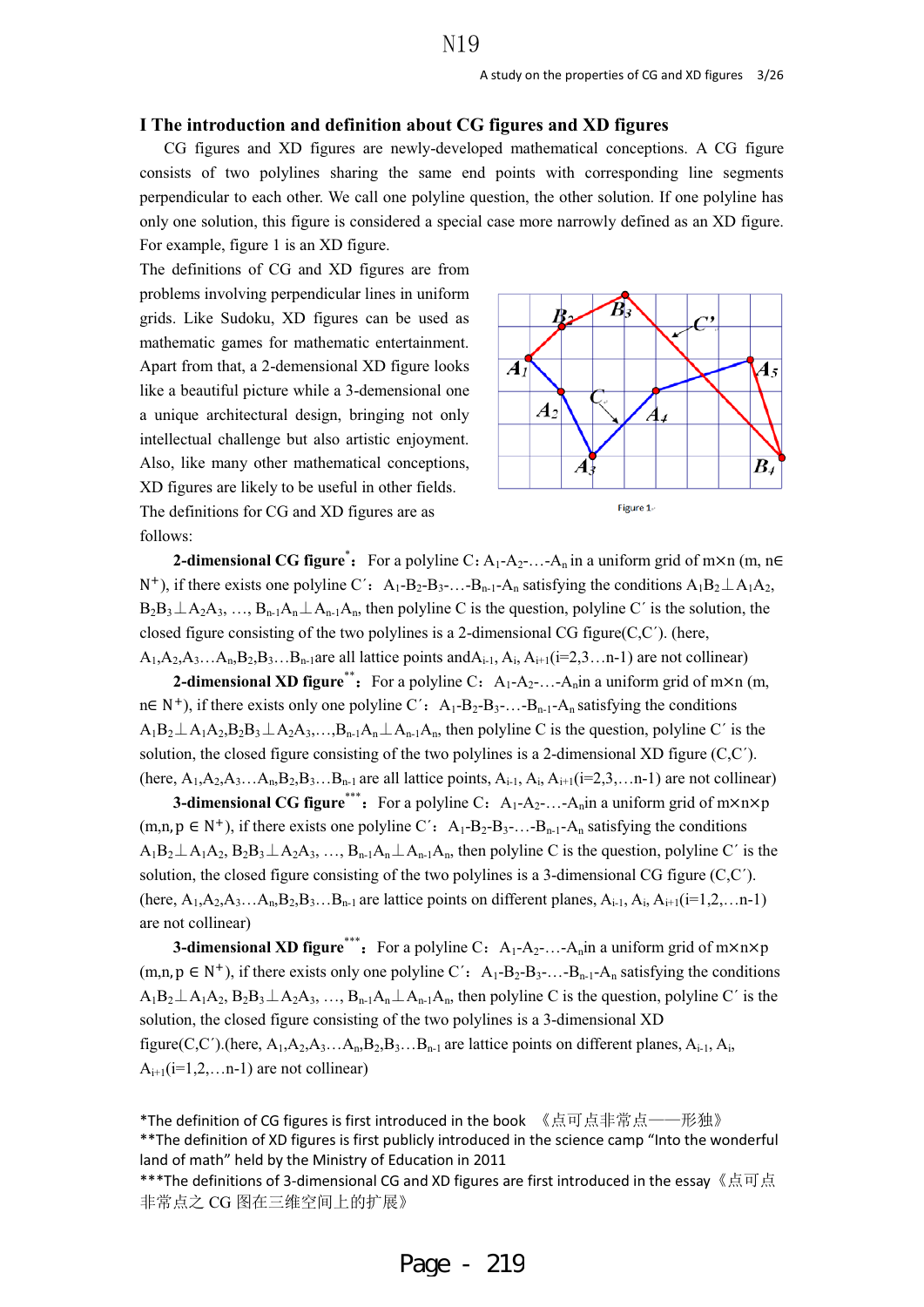**corresponding line segments:** If there are polyline C:  $A_1$ - $A_2$ - $A_3$ -...- $A_n$  and polyline  $C':$   $A_1-B_2-B_3-...-B_{n-1}-A_n$ , then  $A_1B_2$ ,  $A_1A_2$ ;  $B_2B_3$ ,  $A_2A_3$ ; …;  $B_{n-1}A_n$ ,  $A_{n-1}A_n$  are corresponding line segments respectively.

(The m,n,p here indicates the numbers of the grids in three directions; limited grids can be extended to infinite grids. In this paper, all the CG and XD Figures are in uniform grids. Thus in the following text, "grids" implies "uniform grids"; a grid of  $m \times n \times p$  means there are a total of  $(m+1) \times (n+1) \times (p+1)$ grid points)

## **II The known conclusions about 2-dimensional CG and XD figures**

Below are conclusions from the recent studies about CG and XD figures:

**Conclusion 1:** In a grid of m×n, if  $(C,C)$  is an XD figure and  $(C',C_1)$  a CG figure, then  $(C_1,C')$  is an XD figure.

Proof:

Since  $(C, C')$ is an XD figure,  $(C', C_1)$ is a CG figure,

the corresponding line segments of  $(C, C')$  and  $(C', C_1)$ are perpendicular to each other,

so the corresponding line segments of  $(C_1, C)$  are respectively collinear or parallel.

Suppose  $(C_1, C')$  is not an XD figure, then there exists a polyline  $C_2$  which makes  $(C_1, C_2)$  a CG figure.

Then the corresponding line segments of  $(C_1, C_2)$  are perpendicular to each other,

so the corresponding line segments of  $(C, C_2)$  are perpendicular to each other.

Thus, problem C has at least two solutions,  $C_2$ , C', which shows  $(C, C')$  is not an XD figure. This contradicts the condition that  $(C, C')$  is an XD figure.

Therefore, the assumption  $(C_1, C')$  is not an XD figure' is not correct.

Thus,  $(C_1, C')$  is an XD figure.

This completes the proof.

**Conclusion 2:** In the infinite grid, no 2-dimensional XD figure consisting of more than 4 line segments exist.

Proof<sup>\*</sup>:

If there is a 2-dimensional CG figure $(C, C')$ 

 $C:C_1-C_2-....-C_n; C_1'-C_2'-.....-C_n'(C_1'=C_1,C_n'=C_n),$ 

consider polyline  $C_1C_2C_3C_4$  and  $C_1^{\prime}C_2^{\prime}C_3^{\prime}C_4^{\prime}$ .

When  $C_1, C_2, C_3, C_4, C_1$ ',  $C_4$ 'are fixed points, if the coordinates of  $C_2$ 'and  $C_3$ 'have only one value,

then  $(C, C')$  may be an XD figure; if not, $(C, C')$  is not an XD figure.

As demonstrated in figure 2, build a 2-dimensional rectangular coordinate system in the grid where the origin is any lattice point. The x-axis and y-axis are the 2 grid lines passing through the origin. The unit length is same as the grid size.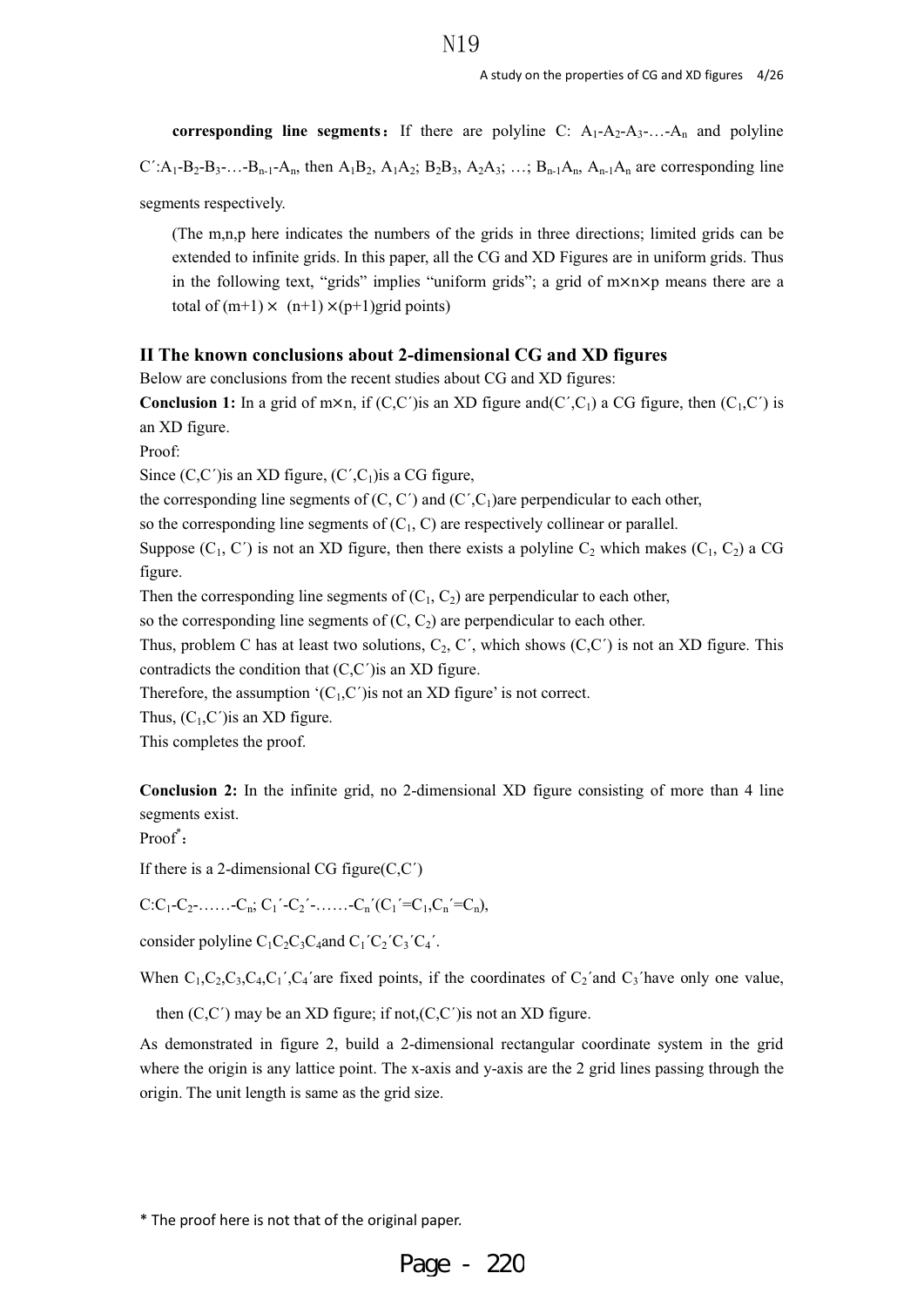

In addition,  $a_1, b_1$  are not both 0.

which shows  $(a_2b_1b_3 - a_3b_1b_2) = 0$ ,  $(a_1a_3b_2 - a_1a_2b_3) = 0$  not to be both correct.

In addition, k may be any integer. Therefore, Equations 1 has innumerable solutions.

Thus, (C,C´)is not a 2-dimensional XD figure.

Therefore, in the infinite grid, no 2-dimensional XD figure consisting of more than 4 line segments exist.

This completes the proof.

## **III The properties of 2-dimensional CG and XD figures**

By extending conclusion1 of XD figures, a property of CG figures is found.

**Property 1:** For a CG figure  $(C, C')$  in a grid of  $m \times n$ , if the solution set of C is A, the solution set of C´ is B, then the solution set of any element in A is B and vice versa. Proof: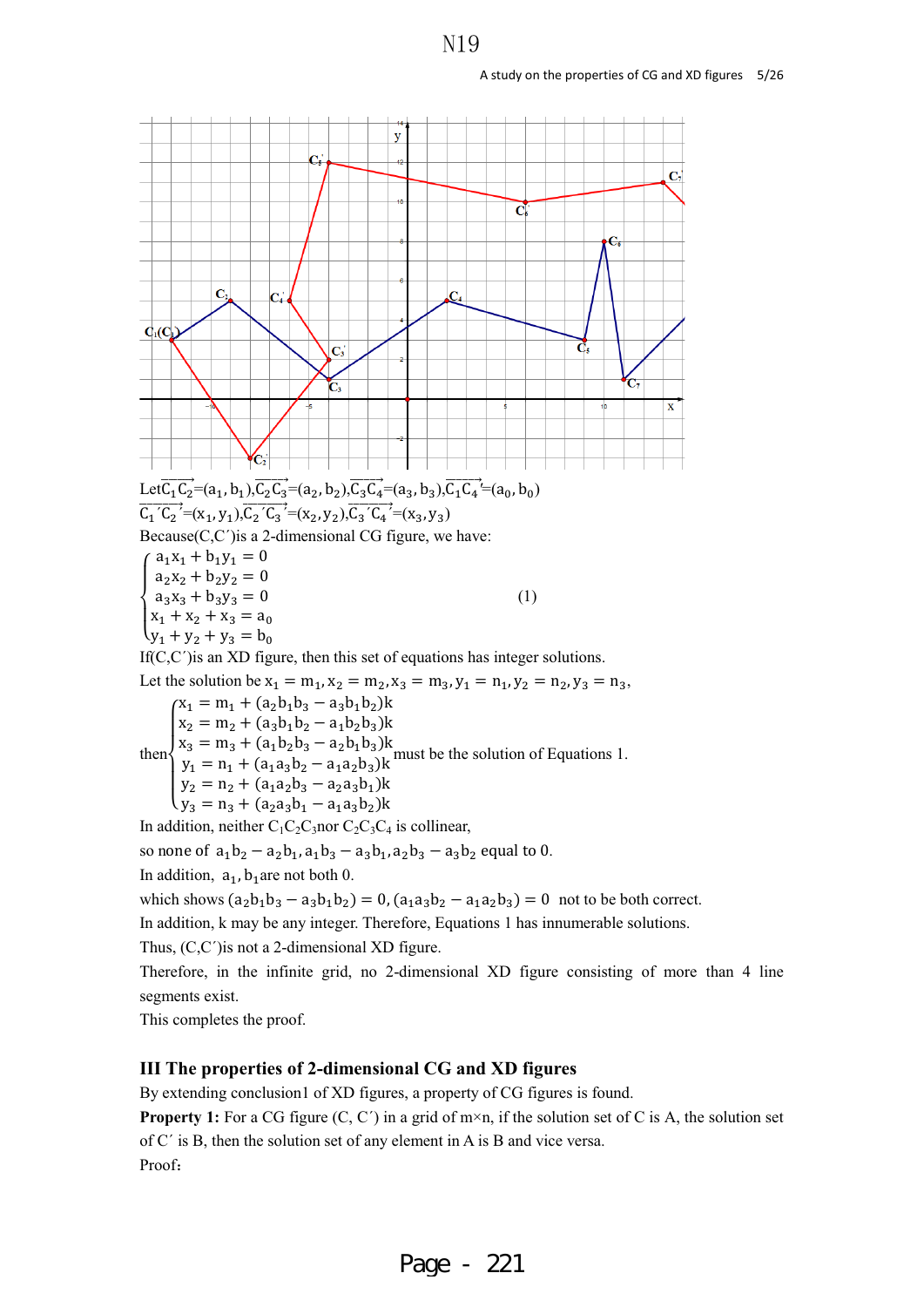Since the solution set of C is A,

the corresponding line segments between any element from A and C are perpendicular to each other.

Thus, the corresponding line segments between any two elements of A are respectively collinear or parallel.

In addition, the solution set of  $C'$  is  $B$ ,

so the corresponding line segments between any element from B and C' are perpendicular to each other.

Thus, the corresponding line segments between any element from B and any element from A are perpendicular to each other.

Suppose any element from B has another solution out of A, then this solution is also a solution of C.

Then the solution set of C is not A. This contradicts the condition that 'the solution set of C is A'.

Then the assumption 'an element from B has a solution addition to A' is incorrect.

Therefore, the solution set of any element from B is A.

In the same way, the solution set of any element from A is B.

This completes the proof.

Inspired by conclusion 2, the question of the existence of XD figures in limited grids was raised. In Reference 2*,* there also was an open problem about whether or not there is an upper limit of grid number for grids with XD figures. Here, we give the solution.

**Property 2:** In a grid of n×n (with  $(n+1) \times (n+1)$  grid points,  $n \ge 2$ ), there must exist an XD figure consisting of t line segments (t is the total number of line segments including question and solution,  $t = 4,6,8... 2n^2 + 4n^*$ 

Proof:

In a grid of  $n \times n$ , build a 2-dimensional rectangular coordinate system where the origin is defined to be the lower corner on the left, the x-direction going to the right, the y-direction going up, and the unit length the grid size.

Draw a polyline C: A<sub>1</sub>-A<sub>2</sub>-A<sub>3</sub>-...A<sub>t<sub>2</sub>-<sub>1</sub>-A<sub>t</sub>in which the coordinate of A<sub>1</sub> is (a<sub>0</sub>, b<sub>0</sub>). Write the vector</sub>

of each line segment as

$$
\overrightarrow{A_iA_{i+1}}=(a_i, b_i) \quad (i=1,2...{t \over 2}-1)
$$

Draw another polyline C':  $B_1 - B_2 - B_3 - \ldots B_{\frac{t}{2}-1} - B_{\frac{t}{2}}(B_1 = A_1, B_{\frac{t}{2}} - A_2)$ . Write the vector of each line

segment as

$$
\overrightarrow{B_iB_{i+1}} = (x_i, y_i) \quad (i=1,2... \frac{t}{2}-1)
$$

with coordinate of  $B_i$  being:

$$
B_i (u_i, v_i) \quad (i=2,3... \frac{t}{2})
$$

If the following set of equations with  $x_i$ ,  $y_i$  as unknowns

\*When the points in the question of an XD figure are distinct, the number of the points in the question must range from 3 to $(n + 1)^2$ . Therefore, the range of t must be from 4 to  $2n^2 + 4n$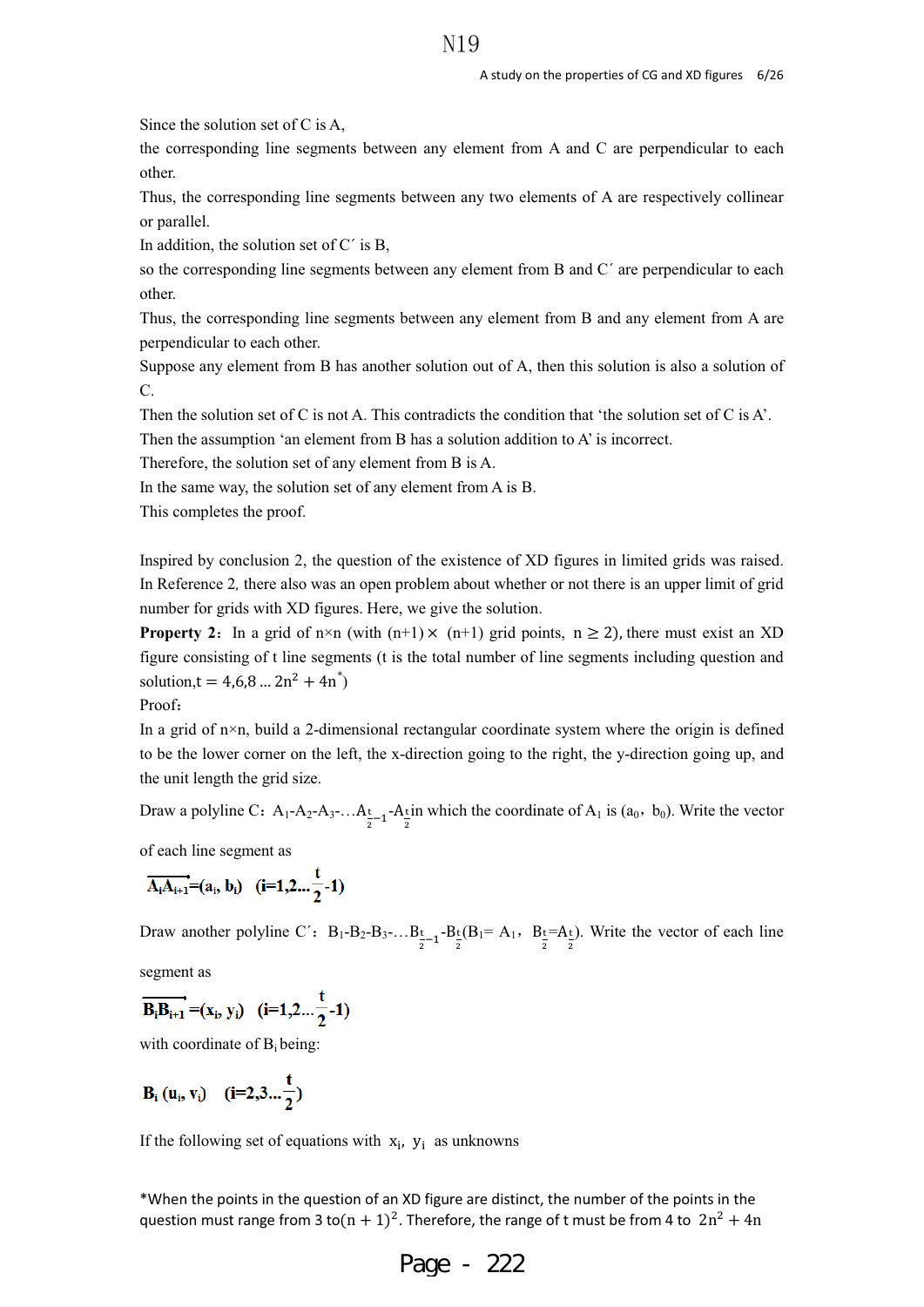$$
\begin{cases}\na_1x_1 + b_1y_1 = 0 \\
\sum a_i = \sum x_i \\
\sum b_i = \sum y_i \\
0 \le a_0 + \sum_{i=1}^j x_i \le n \\
0 \le b_0 + \sum_{i=1}^j y_i \le n\n\end{cases}
$$
\n(1)

has only one integer solution, then  $(C, C')$  is an XD figure.

We also have  $\begin{cases} u_i = a_0 + \sum_{j=1}^{i-1} x_j \\ v_j = v_0 \end{cases}$  $v_i = b_0 + \sum_{j=1}^{i-1} y_j$  $(i = 2, 3 \dots \frac{t}{2} - 1)$ 

Let's begin with Equations 1, if the above equations are satisfied, these are the following conclusions:

*Lemma 1*: When gcd (a<sub>i</sub>, b<sub>i</sub>)=1 while  $|a_i|>n/2$  or  $|b_i|>n/2$ , then  $x_i = \pm b_i$ ,  $y_i = \pm a_i$  (gcd (a, b) means the greatest common divisor of a,b.) Proof:

Since gcd  $(a_i, b_i)=1$ , from  $a_i x_i + b_i y_i = 0$  in Equations 1,  $x_i = s b_i$ ,  $y_i = -s a_i$ ,  $(s \in \mathbb{Z})$ . In addition,  $0 \le a_0 + \sum_{1}^{j} x_i \le n$ ,  $0 \le b_0 + \sum_{1}^{j} y_i \le n$ , so  $-n \le x_i \le n$ ,  $-n \le y_i \le n$ . Adding that  $|a_i|>n/2$  or  $|b_i|>n/2$ , so  $s=\pm 1$ . Therefore,  $x_i = \pm b_i$ ,  $y_i = \pm a_i$ This completes the proof.

*Lemma 2*: If gcd( $a_i, b_i$ )=1 while  $|a_i|=n/2$  or  $|b_i|=n/2$ , when( $u_i, v_i$ )or( $u_{i+1}, v_{i+1}$ ) is a fixed point with coordinates not equal to  $0, n, n/2$ , then  $x_i, y_i$  have at most one integer solution.

Proof: Since gcd  $(a_i, b_i)=1$ , from  $a_i x_i + b_i y_i = 0$  in Equations 1,  $x_i = s b_i$ ,  $y_i = -s a_i$ ,  $(s \in Z)$ .

In addition,  $0 \le a_0 + \sum_{i=1}^{j} x_i \le a_0$ ,  $0 \le b_0 + \sum_{i=1}^{j} y_i \le a_0$ ,  $\begin{cases} u_i = a_0 + \sum_{j=1}^{i-1} x_j \\ v_{i,j} = b_{i,j} \end{cases}$  $v_i = b_0 + \sum_{j=1}^{i-1} y_j$  $(i = 2, 3 \dots \frac{t}{2} - 1),$ 

so  $0 \le u_i + x_i \le n$ ,  $0 \le v_i + y_i \le n$ ,  $0 \le u_{i+1} - x_i \le n$ ,  $0 \le v_{i+1} - y_i \le n$ Adding that  $|a_i|=n/2$  or  $|b_i|=n/2$ ,  $(u_i, v_i)$ or $(u_{i+1}, v_{i+1})$  is a fixed point with coordinates not equal to  $0, n, n/2$ , we have: If  $a:=n/2$ , Then, if  $v_i < \frac{n}{2}$ ,  $s = 1$ ; if  $v_i > \frac{n}{2}$ ,  $s = -1$ ; if  $v_{i+1} < \frac{n}{2}$ ,  $s = -1$ ; if  $v_{i+1} > \frac{n}{2}$ ,  $s = 1$ ; If  $a=-n/2$ , Then, if  $v_i < \frac{n}{2}$ ,  $s = -1$ ; if  $v_i > \frac{n}{2}$ ,  $s = 1$ ; if  $v_{i+1} < \frac{n}{2}$ ,  $s = 1$ ; if  $v_{i+1} > \frac{n}{2}$ ,  $s = -1$ ; If  $b_i=n/2$ ,

Then, if 
$$
u_i < \frac{n}{2}
$$
,  $s = 1$ ; if  $u_i > \frac{n}{2}$ ,  $s = -1$ ; if  $u_{i+1} < \frac{n}{2}$ ,  $s = -1$ ; if  $u_{i+1} > \frac{n}{2}$ ,  $s = 1$ ;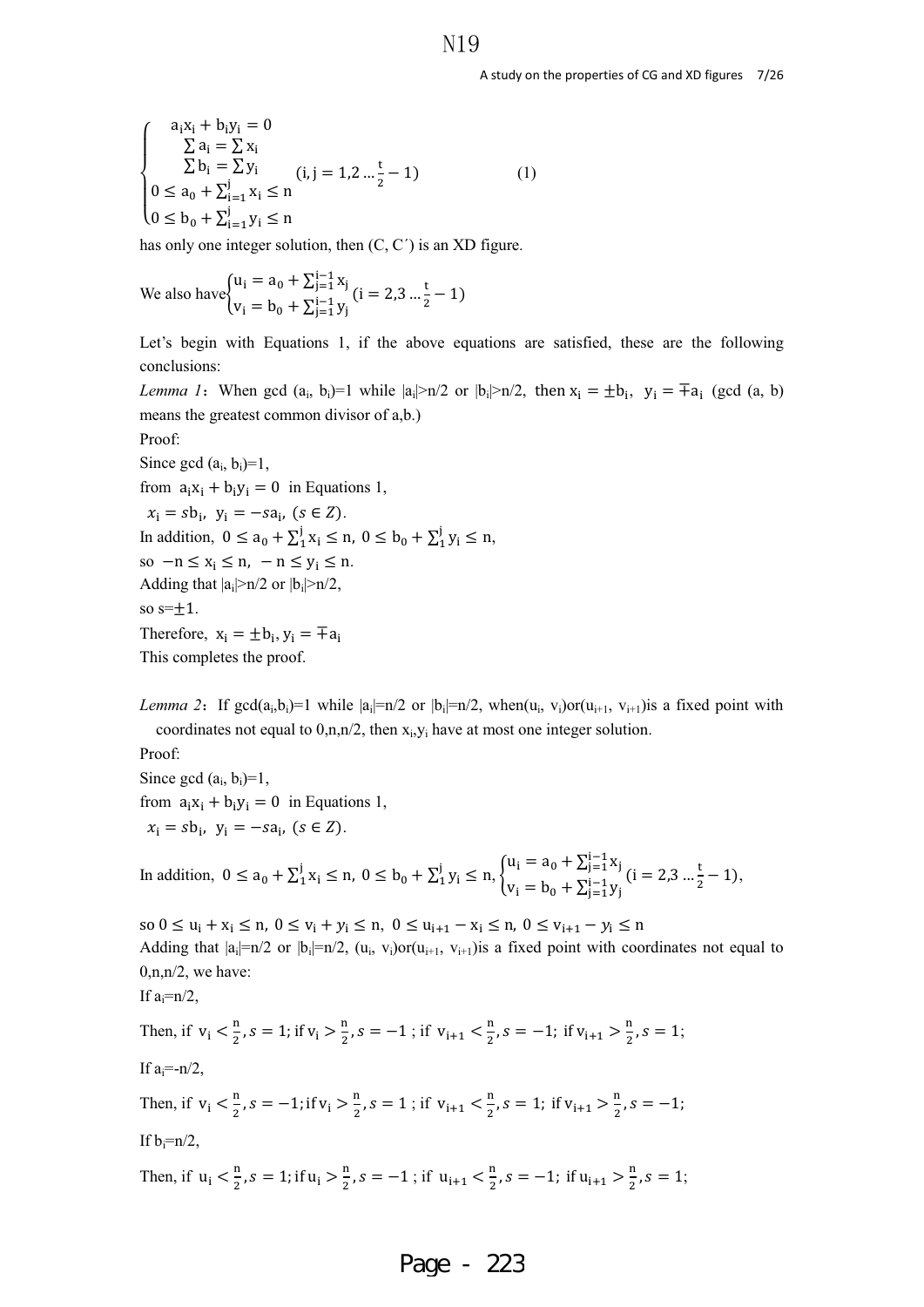If  $b_i=-n/2$ ,

Then, if 
$$
u_i < \frac{n}{2}
$$
,  $s = -1$ ; if  $u_i > \frac{n}{2}$ ,  $s = 1$ ; if  $u_{i+1} < \frac{n}{2}$ ,  $s = 1$ ; if  $u_{i+1} > \frac{n}{2}$ ,  $s = -1$ ;

Thus, when( $u_i$ ,  $v_i$ )or( $u_{i+1}$ ,  $v_{i+1}$ ) is a fixed point with coordinates not equal to 0,n,n/2,  $x_i$ ,  $y_i$  have at most one integer solution.

This completes the proof.

*Lemma* 3: If gcd(a<sub>i</sub>, b<sub>i</sub>)=1 while  $|a_i|>n/2$  or  $|b_i|>n/2$ , when(u<sub>i</sub>, v<sub>i</sub>)or(u<sub>i+1</sub>, v<sub>i+1</sub>)is a fixed point, then  $x_i, y_i$  have at most one integer solution. Proof: Since gcd  $(a_i, b_i)=1$ , from  $a_i x_i + b_i y_i = 0$  in Equations 1,  $x_i = s b_i$ ,  $y_i = -s a_i$ ,  $(s \in \mathbb{Z})$ 

$$
\text{In addition, } \hspace{1mm} 0 \leq a_0 + \Sigma_1^j \, x_i \leq n, \hspace{1mm} 0 \leq b_0 + \Sigma_1^j \, y_i \leq n, \hspace{1mm} \begin{cases} u_i = a_0 + \Sigma_{j=1}^{i-1} \, x_j \\ v_i = b_0 + \Sigma_{j=1}^{i-1} \, y_j \end{cases} \, (i=2,3 \ldots \frac{t}{2}-1)
$$

so  $0 \le u_i + x_i \le n$ ,  $0 \le v_i + y_i \le n$ ,  $0 \le u_{i+1} - x_i \le n$ ,  $0 \le v_{i+1} - y_i \le n$ Adding that  $|a_i|>n/2$  or  $|b_i|>n/2$ ,  $(u_i, v_i)$ or $(u_{i+1}, v_{i+1})$ is a fixed point, we have If  $a_i > n/2$ ,

Then, if 
$$
v_i < \frac{n}{2}
$$
,  $s = 1$ ; if  $v_i > \frac{n}{2}$ ,  $s = -1$ ; if  $v_{i+1} < \frac{n}{2}$ ,  $s = -1$ ; if  $v_{i+1} > \frac{n}{2}$ ,  $s = 1$  (if  $v_i = \frac{n}{2}$ ,

there's no solution to the set); If  $a_i$ <-n/2,

Then, if 
$$
v_i < \frac{n}{2}
$$
,  $s = -1$ ; if  $v_i > \frac{n}{2}$ ,  $s = 1$ ; if  $v_{i+1} < \frac{n}{2}$ ,  $s = 1$ ; if  $v_{i+1} > \frac{n}{2}$ ,  $s = -1$  (if  $v_i = \frac{n}{2}$ ,

there's no solution to the set); If  $b_i>n/2$ ,

Then, if 
$$
u_i < \frac{n}{2}
$$
,  $s = 1$ ; if  $u_i > \frac{n}{2}$ ,  $s = -1$ ; if  $u_{i+1} < \frac{n}{2}$ ,  $s = -1$ ; if  $u_{i+1} > \frac{n}{2}$ ,  $s = 1$  (if  $u_i = \frac{n}{2}$ ,

there's no solution to the set); If  $b_i$  <- n/2,

Then, if 
$$
u_i < \frac{n}{2}
$$
,  $s = -1$ ; if  $u_i > \frac{n}{2}$ ,  $s = 1$ ; if  $u_{i+1} < \frac{n}{2}$ ,  $s = 1$ ; if  $u_{i+1} > \frac{n}{2}$ ,  $s = -1$  (if  $u_i = \frac{n}{2}$ ,

there's no solution to the set).

Thus, when  $(u_i, v_i)$ or $(u_{i+1}, v_{i+1})$ is a fixed point,  $x_i, y_i$  have at most one integer solution. This completes the proof.

*Lemma 4*: When gcd(a<sub>i</sub>,b<sub>i</sub>)=1, gcd (a<sub>i+1</sub>, b<sub>i+1</sub>)=1, if  $|a_i|>n/2, |a_{i+1}|>n/2, y_i=\pm a_i$ , then  $y_{i+1}=\pm a_{i+1}$ ; if  $|b_i|>n/2$ ,  $|b_{i+1}|>n/2$ ,  $x_i=\pm b_i$ , then  $x_{i+1}=\pm b_{i+1}$ .

As the conditions  $|a_i|>n/2$ ,  $|a_{i+1}|>n/2$ ,  $y_i=\pm a_i$  and  $|b_i|>n/2$ ,  $|b_{i+1}|>n/2$ ,  $x_i=\pm b_i$  are not essentially different, here we assume the first one to be correct.

Since gcd  $(a_i, b_i)=1, |a_i|>n/2$ 

from Lemma  $1, x_i = \pm b_i$ ,  $y_i = \pm a_i$ In addition, gcd  $(a_{i+1}, b_{i+1})=1$ ,  $|a_{i+1}|>n/2$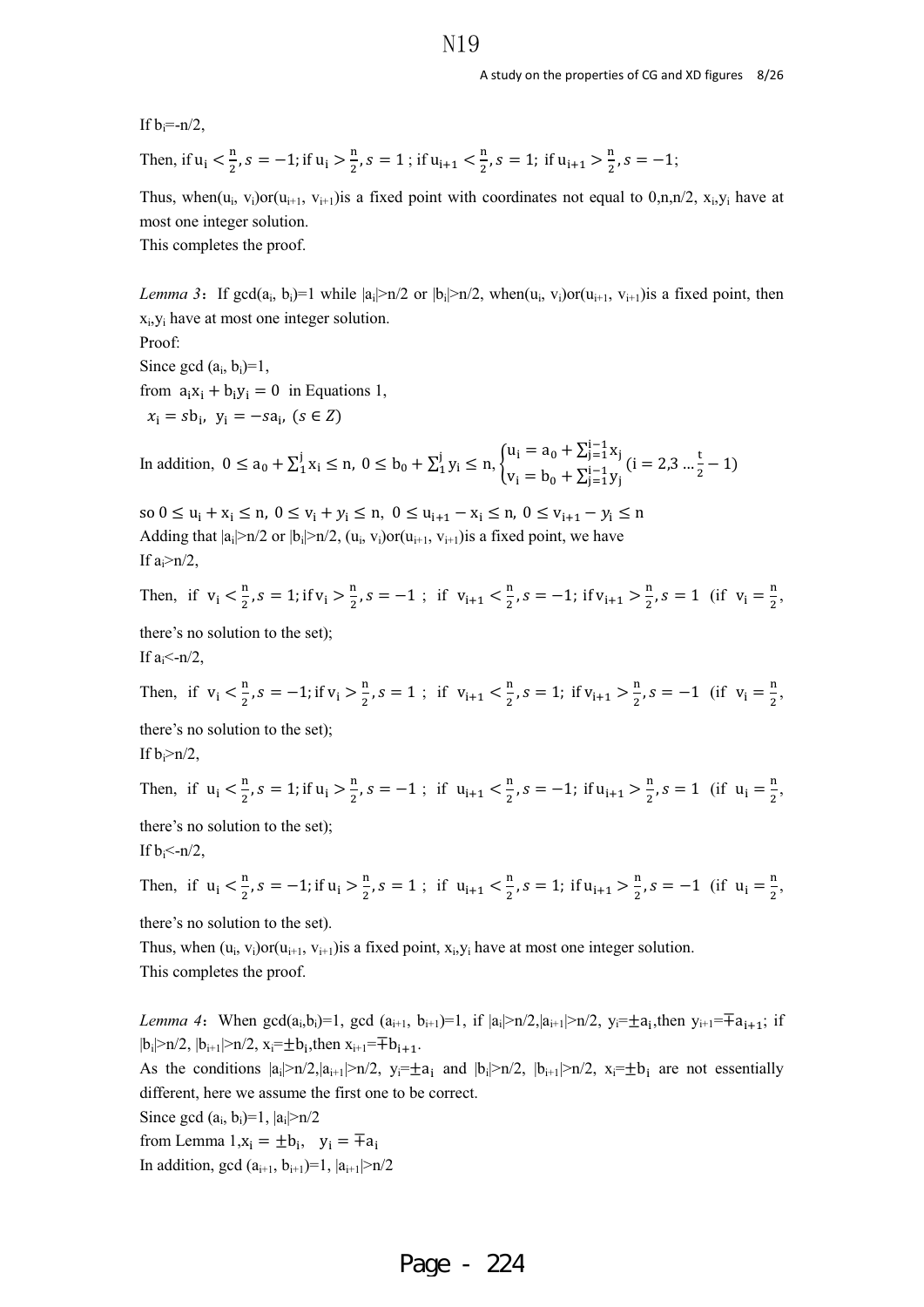From Lemma 1,  $x_{i+1} = \pm b_{i+1}$ ,  $y_{i+1} = \pm a_i$ Adding that  $|a_i|>n/2$ , $|a_{i+1}|>n/2$  $|y_i|>n/2, |y_{i+1}|>n/2$ In addition,  $0 \le a_0 + \sum_{1}^{j} x_i \le n$ ,  $0 \le b_0 + \sum_{1}^{j} y_i \le n$ so  $- n \le y_i + y_i + 1 \le n$ , Thus, if y<sub>i</sub>= $\pm$ a<sub>i</sub>,then y<sub>i+1</sub>= $\mp$ a<sub>i+1</sub> This completes the proof.

Here we discuss the case by constructing specific line segments as problems and proving their solutions to be unique under the following situations respectively:

## A.  $t \in [8, 2n^2 + 4n]$

1) When  $n=1 \pmod{4}$ , let  $n=4p+1(p\geq 1)$ .

i)If  $t=2n^2 + 4n$ , construct one polyline as follows (see Figure 3 as an example) let  $a_0=0, b_0=0$ 

$$
a_{i} = a_{i}^{'} = \begin{cases} 2p + 1 & i - 1 \equiv (-1)^{e}e, i \le 16p^{2} + 12p + 1 \\ -2p - 1 & i - 1 \equiv -(-1)^{e}e, i \le 16p^{2} + 12p + 1 \\ 1 & i - 1 \equiv 0 \text{ or } 4p + 2, i \in [2,8p^{2} + 8p + 2] \\ 2 & i = 8p^{2} + 8p + 3 \\ 1 & i - 1 \equiv 0 \text{ or } 4p + 2, i \in [8p^{2} + 8p + 2,16p^{2} + 12p + 1] \pmod{8p + 4} \\ 1 & i = 16p^{2} + 12p + 2 \\ 2p + 1 & i \equiv -(-1)^{e}e, i \in [16p^{2} + 12p + 3,16p^{2} + 16p + 2] \\ -2p - 1 & i \equiv (-1)^{e}e, i \in [16p^{2} + 12p + 3,16p^{2} + 16p + 2] \\ i = 16p^{2} + 16p + 3 \\ i = 16p^{2} + 16p + 3 \\ i = 1 \\ 6p^{2} + 12p + 1 \\ i = 1 \\ 6p^{2} + 12p + 1 \\ i = 16p^{2} + 12p + 1 \\ i = 16p^{2} + 12p + 2 \pmod{8p} \\ 1 & i \in [16p^{2} + 12p + 3,16p^{2} + 16p + 2] \\ i = 16p^{2} + 16p + 3 \\ i = 16p^{2} + 16p + 3 \end{cases}
$$

$$
+4)
$$

 $(e \in [1,4p + 1])$ 

Obviously, for  $i \neq 1$ ,  $i \neq 16p^2 + 16p + 3$ , we have  $gcd(a_i, b_i) = 1$ .

Substitute  $a_i$ ,  $b_i$  into Equations 1, we have  $x_1=0, u_2=0$ , so  $x_2>0$ .

In addition,  $a_i(i - 1 \not\equiv 0, i - 1 \not\equiv 4p + 2 \pmod{8p + 4}, i \leq 8p^2 + 4p + 1$  >n/2.

According to lemma  $1, y_2$  has a definite value.

According to lemma  $4, y_3, y_4, \ldots y_{4p+2}$ each has a definite value, so  $x_3, x_4, \ldots x_{4p+2}$ each has a definite value as well.

From these conditions we can figure out  $u_{4p+3}=4p+1$ .

In addition,  $b_i(i - 1 \equiv 0 \text{ or } 4p + 2 \pmod{8p + 4}$ ,  $i \leq 8p^2 + 4p + 1 = -4p-1$ .

Therefore,  $x_{4p+3} = -4p-1$ ,  $u_{4p+4} = 0$ .

In the same way, we can deduce that  $x_i, y_i$  (i  $\in [2,8p^2 + 4p + 1]$ ) each has a fixed value.

Therefore, we can figure out  $v_3 - v_{8p^2+4p+2} = 4p + 1$ 

which leads to  $v_3 = 4p + 1$ ,  $v_{8p^2+4p+2} = 0$ .

Therefore, according to lemma  $3, x_i, y_i$  ( $i \in [2, 16p^2 + 16p + 2]$ ) each has a fixed value.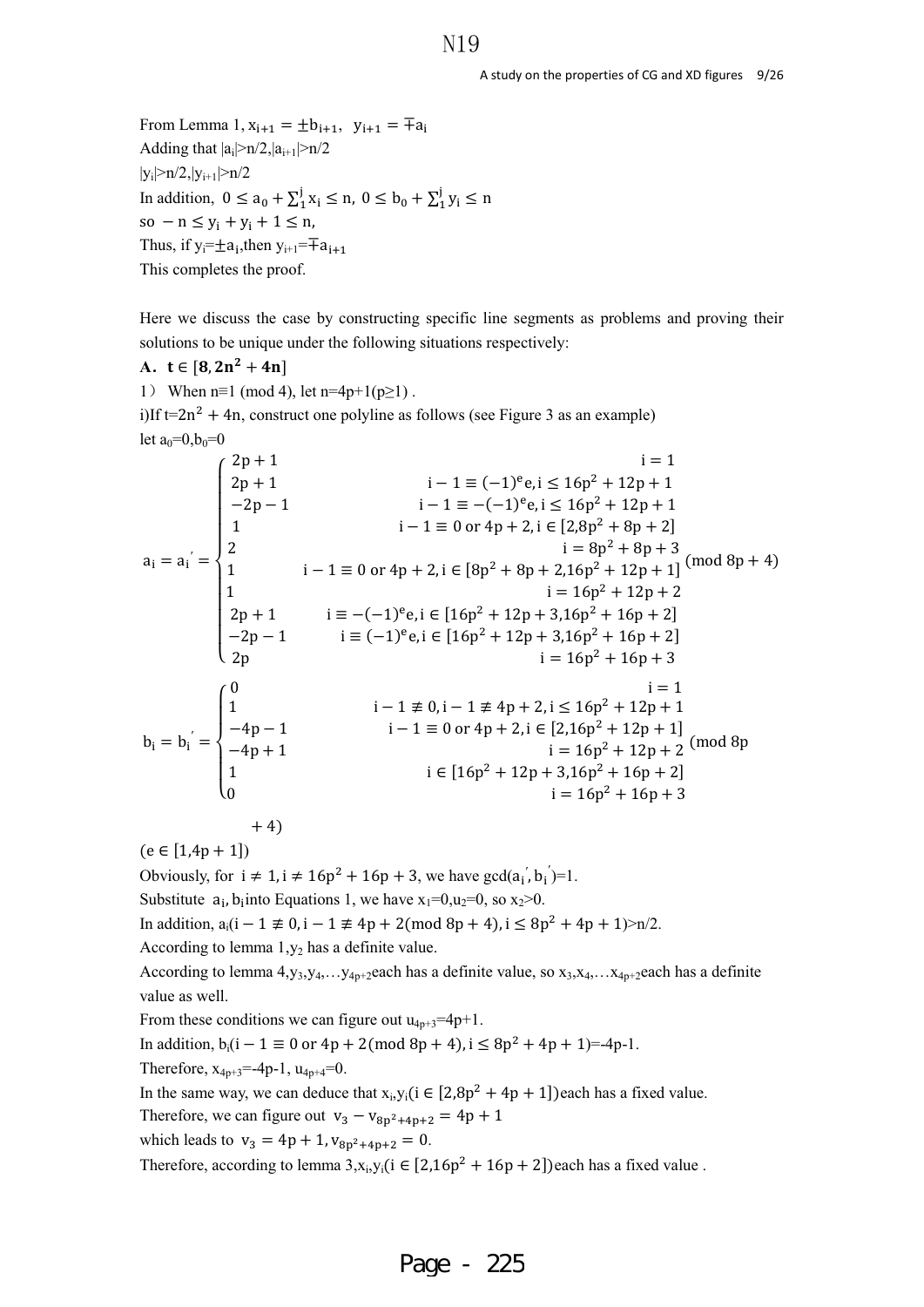Therefore,  
\n
$$
\begin{cases}\n x_{i} = b_{i} \\
 y_{i} = -a_{i} \\
 x_{1} = 0 \\
 y_{1} = 2p \\
 x_{16p^{2} + 16p + 3} = 0\n\end{cases}
$$
\n $(i \in [2, 16p^{2} + 16p + 2])$  is the only solution to Equations 1.

Therefore, this polyline C here is the question of an XD figure.



Figure 3 An XD figure consisting of 198 line segments in the grid of 9\*9 (the blue line is the question, the red one the solution)

ii) If 
$$
\frac{t}{2} \in [8p^2 + 4p + 3,16p^2 + 16p + 2]
$$
  
\nlet  $a_0'' = 0, b_0'' = 0$   
\n
$$
\begin{cases}\na_1'' = a_1' \\
b_1'' = b_1' \\
a_1'' = \sum_{\frac{t}{2}-1}^{16p^2 + 16p + 2} a' \\
b_2'' = \sum_{\frac{t}{2}-1}^{16p^2 + 16p + 2} b' \\
a_2'' = 2p \\
b_2'' = 0\n\end{cases}
$$
\n
$$
(i \in [1, \frac{t}{2} - 2])
$$
\nIf  $b_{\frac{t}{2}-1}'' \neq 0$ , let  $a_i = a_i'', b_i = b_i''$   $(i \in [0, \frac{t}{2}])$   
\nIf  $b_{\frac{t}{2}-1}'' \neq 0$ , let  $a_i = a_i'', b_i = b_i''$   $(i \in [0, \frac{t}{2}])$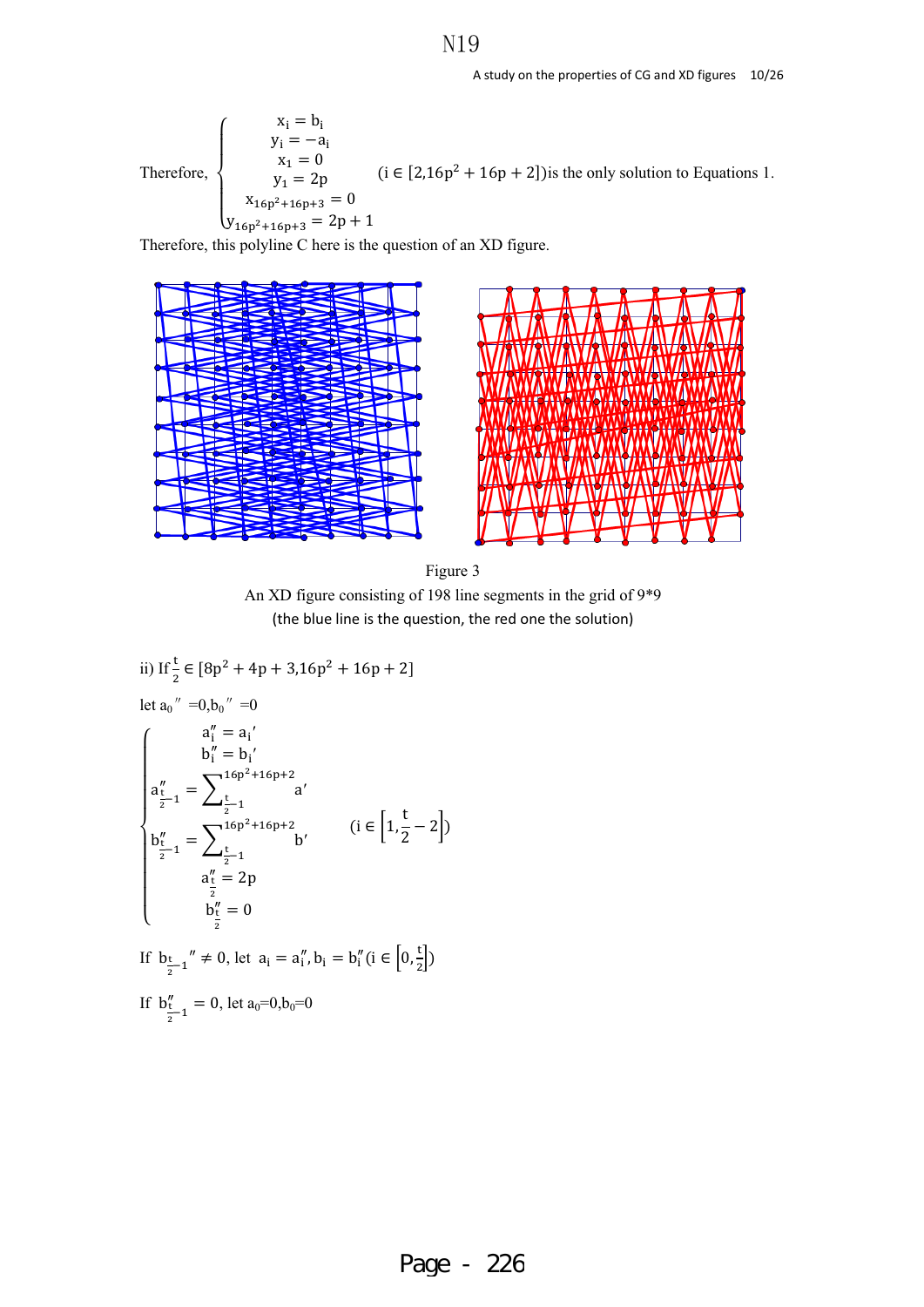$$
\begin{cases}\n a_i = a_i' \\
 b_i = b_i' \\
 a_{4p} = -1 \\
 b_{4p} = -4p + 1\n\end{cases}
$$
\n
$$
a_j = a_{j+2}'
$$
\n
$$
b_j = b_{j+2}'
$$
\n
$$
a_{\frac{t}{2}-1} = \sum_{\frac{t}{2}+1}^{16p^2+16p+2} a' \quad (i \in [1,4p-1], j \in [4p+1, \frac{t}{2}-2])
$$
\n
$$
b_{\frac{t}{2}-1} = \sum_{\frac{t}{2}+1}^{16p^2+16p+2} b' \\
 a_{\frac{t}{2}} = 2p \\
 a_{\frac{t}{2}} = 2p \\
 b_{\frac{t}{2}} = 0
$$

In the same way as with t=2n<sup>2</sup> + 4n, we can deduce that  $x_i, y_i$  ( $i \in [2,8p^2 + 4p + 1]$ )each has a fixed value. From that, we figure out  $x_i, y_i$  ( $i \in \left[1, \frac{t}{2} - 2\right]$ ) each has a fixed value. Obviously,  $x_{\frac{t}{2}} = 0$ . Therefore, in Equations 1 there remain 3 equations with 3 unknowns. Their coefficients are not equal to 0, which means Equations 1 has at most one integer solution.

In addition,  
\n
$$
\begin{cases}\n x_i = b_i \\
 y_i = -a_i \\
 x_1 = 0 \\
 y_1 = 2p \quad (i = 2, 3, \dots \frac{t}{2} - 1) \text{ is a solution of Equations 1.} \\
 x_t = 0 \\
 y_{\frac{t}{2}} = 2p + 1\n\end{cases}
$$

Therefore, Equations 1 has only one integer solution. Therefore, this polyline C here is the question of an XD figure.

iii) If 
$$
\frac{t}{2} \in [6.8p^2 + 4p + 2]
$$
, let  $a''_0 = 0, b''_0 = 0$ 

$$
\begin{cases}\na_3'' = 4p + 1 \\
b_3'' = 1 \\
a_4'' = -4p - 1 \\
b_4'' = 1 \\
a_1''' = a_1' \\
b_1''' = b_1' \\
a_1''' = b_1' \\
a_1''' = b_1' \\
a_1''' = \sum_{\frac{t}{2}-1}^{16p^2 + 16p + 2} a' \quad (i \in \{1, 2\} \cup \left[5, \frac{t}{2} - 2\right]) \\
b_2'' = 1 \\
a_1'' = 2p \\
a_1'' = 2p \\
a_1'' = 2p \\
b_1'' = 0\n\end{cases}
$$

If  $b''_{\frac{t}{2}-1} \neq 0$ ,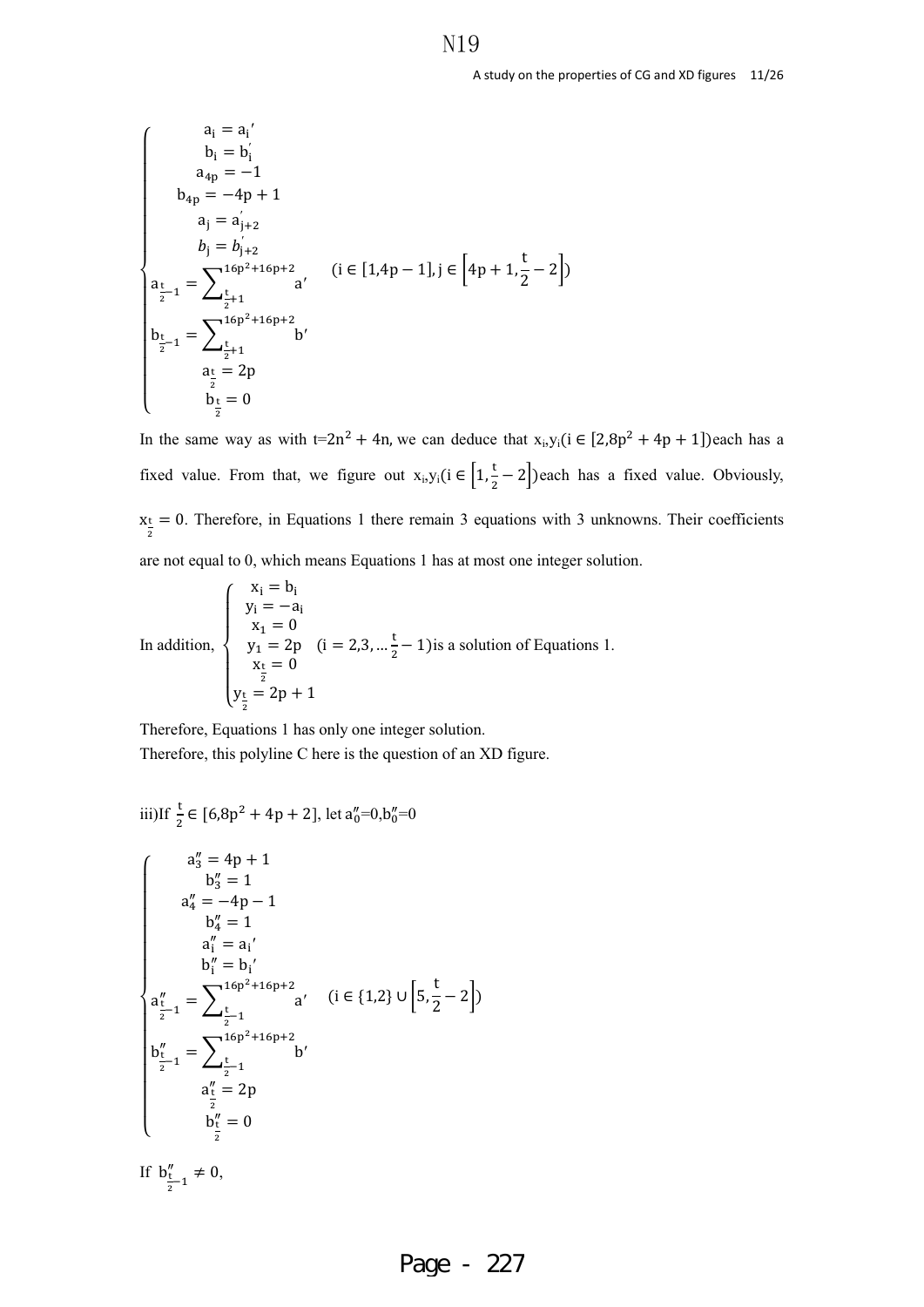let  $a_i = a''_i, b_i = b''_i (i \in [0, \frac{t}{2}])$ If  $b''_{\frac{t}{2}-1} = 0$ , let  $a_0=0, b_0=0$  $\overline{\mathcal{L}}$  $\overline{a}$  $\overline{a}$  $\overline{a}$  $\overline{a}$  $\overline{a}$  $\overline{a}$  $\overline{a}$  $\overline{a}$  $\frac{1}{2}$  $\overline{a}$  $\overline{a}$  $\overline{a}$  $\overline{a}$  $\overline{a}$  $\overline{a}$  $\overline{a}$  $\overline{a}$  $\begin{cases}\n a_3 = 4p + 1 \\
 b_3 = 1\n\end{cases}$  $a_4 = -4p - 1$  $b_4 = 1$  $a_i = a_i'$  $b_i = b'_i$  $a_{4p} = -1$  $b_{4p} = -4p + 1$  $a_j = a'_{j+2}$  $b_j = b'_{j+2}$  $a_{\frac{t}{2}-1} = \sum_{\frac{t}{2}+1} a'$  $16p^2 + 16p + 2$ t  $\frac{1}{2}+1$  $b_{\frac{t}{2}-1} = \sum_{\frac{t}{2}+1}$  b'  $16p^2 + 16p + 2$ t  $\frac{1}{2}+1$  $a_{\frac{t}{2}} = 2p$  $b_{\frac{t}{2}}=0$  $(i \in \{1,2\} \cup [5,4p-1], j \in \left[4p+1,\frac{1}{2}\right]$  $\frac{1}{2} - 2$ )

In the same way as mentioned above, we can prove that Equations 1 has at most one integer solution.

In addition,  
\n
$$
\begin{cases}\n x_i = b_i \\
 y_i = -a_i \\
 x_1 = 0 \\
 y_1 = 2p \quad (i = 2, 3, \dots \frac{t}{2} - 1) \text{ is a solution of Equations 1.} \\
 x_t = 0 \\
 y_t = 2p + 1\n\end{cases}
$$

Therefore, this polyline C here is the question of an XD figure

 $iv$ )If  $t=10$ , let  $a_0=0, b_0=0$  $\overline{\mathcal{L}}$  $\overline{1}$  $\mathbf{I}$  $\frac{1}{2}$  $\mathbf{I}$  $\frac{1}{2}$  $\overline{1}$  $\parallel$  $\mathbf{I}$  $a_1 = 2p + 1$ <br> $b_1 = 0$  $a_2 = -2p - 1$  $b_2 = 1$  $a_3 = 4p + 1$  $b_3 = 1$  $a_4 = -2p$  $b_4 = 4p - 1$  $a_5 = 2p$  $b_5 = 0$ 

Substitute these into Equations 1, then the set has only one solution.Therefore, this polyline C here is the question of an XD figure.

# N<sub>19</sub>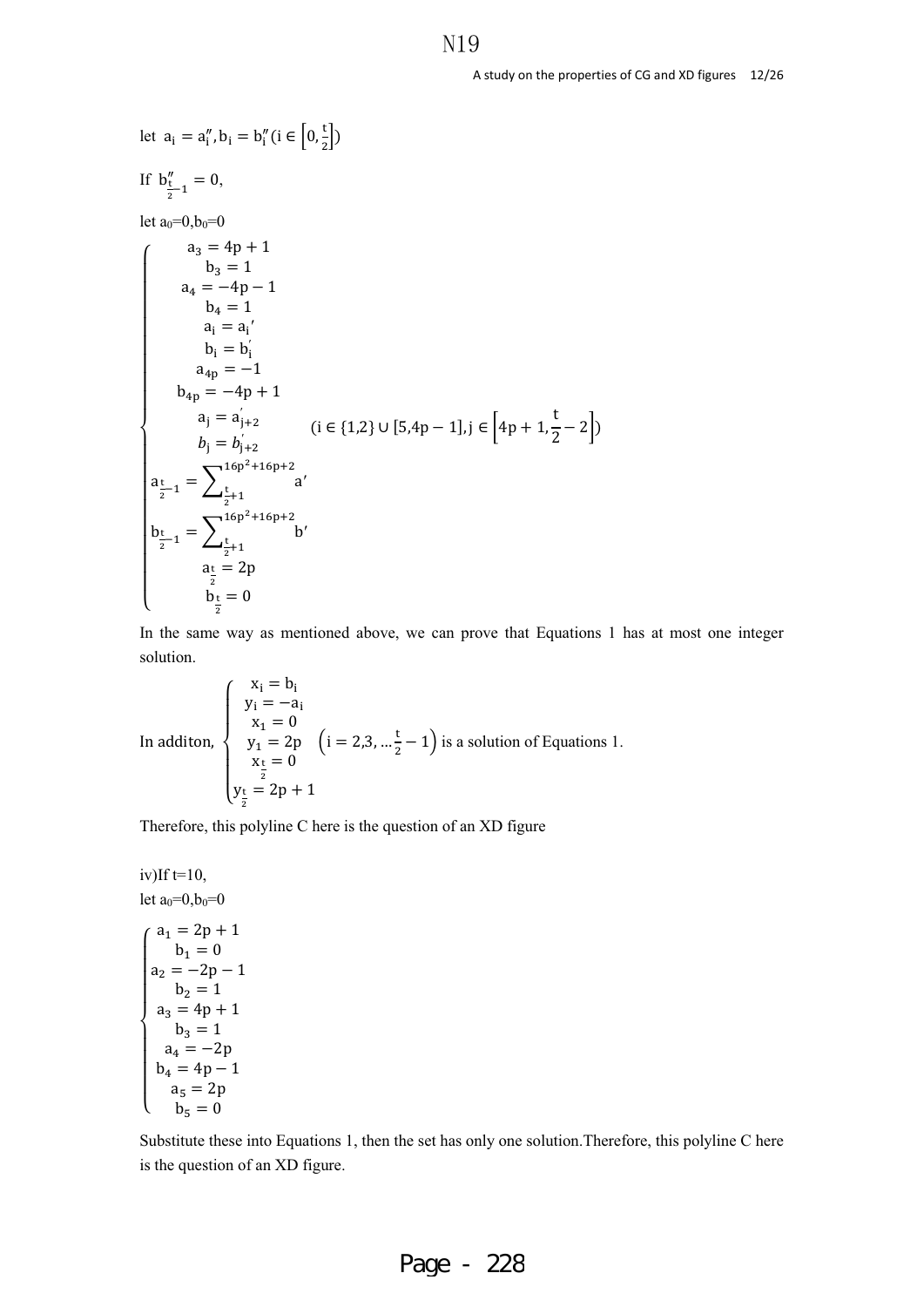v) If t=8  
\nlet 
$$
a_0=0, b_0=0
$$
  
\n $\begin{cases}\n a_1 = 1 \\
 b_1 = 0 \\
 a_2 = -1 \\
 b_2 = 4p + 1 \\
 a_3 = 4p + 1 \\
 b_3 = -1 \\
 a_4 = -4p \\
 b_4 = 0\n\end{cases}$ 

Substitute these into Equations 1, then the set has only one solution.

Therefore, this polyline C here is the question of an XD figure.

Therefore, for t=8,10…2n<sup>2</sup> + 4n,p≥1,in the grid of (4p+1)×(4p+1), XD figures consisting of t line segments exist.

2) If  $n \equiv 3 \pmod{4}$ ,  $n > 3$ Let n=4p+3(p $\geq$ 1). i)If  $t=2n^2 + 4n$ , construct line segments as follows (see Figure 4 as an example) let  $a_0=0, b_0=0$  $a_i = a'_i$ ,  $b_i = b'_i$  $a_i = a'_i$ ,  $b_i = b_i$  $a_i' =$  $\overline{\mathcal{L}}$  $\frac{1}{2}$  $\overline{a}$  $\overline{a}$  $\overline{a}$  $\overline{a}$  $\frac{1}{2}$  $\overline{a}$  $\overline{a}$  $\overline{a}$  $\overline{a}$  $\overline{a}$  $\begin{cases} 2p + 2 & \text{if } i = 1 \\ 2p + 2 & \text{if } -1 \equiv (-1)^e e, i \le 8p^2 + 16p + 7 \end{cases}$  $-2p - 2$  i − 1 ≡ −(−1)<sup>e</sup>e, i ≤ 8p<sup>2</sup> + 16p + 7 1  $i - 1 \equiv 0 \text{ or } 4p + 4$ ,  $i \in [2, 8p^2 + 16p + 7]$  $-1$  i = 8p<sup>2</sup> + 16p + 8  $2p + 2$  i  $\equiv -(-1)^e e$ , i  $\in [8p^2 + 16p + 9, 8p^2 + 24p + 15]$  $-2p - 2$  i  $\equiv (-1)^{e}e$ , i  $\in [8p^{2} + 16p + 9,8p^{2} + 24p + 15]$ 1  $i = 8p^2 + 20p + 12$  or  $8p^2 + 24p + 16$  $2p + 2$  i + 1  $\equiv -(-1)^e e$ , i  $\in [8p^2 + 24p + 17,16p^2 + 32p + 14]$  $-2p - 2$  i + 1  $\equiv (-1)^e e$ , i  $\in [8p^2 + 24p + 17,16p^2 + 32p + 14]$ 1  $i + 1 \equiv 0$  or  $4p + 4$ ,  $i \in [8p^2 + 24p + 17,16p^2 + 32p + 14]$  $2p + 4$  i = 16p<sup>2</sup> + 32p + 15  $(mod 8p + 8)$  $b_i' =$  $\overline{a}$  $\overline{a}$  $\mathbf{I}$  $\overline{a}$  $\overline{a}$  $\mathbf{I}$  $\frac{1}{2}$  $\overline{a}$  $\overline{a}$  $\overline{a}$  $\overline{a}$  $\overline{a}$  $\begin{cases} 0 & \text{if } i = 1 \\ 1 & \text{if } i - 1 \not\equiv 0, i - 1 \not\equiv 4p + 4, i \leq 8p^2 + 16p + 7 \end{cases}$  $-4p - 3$  i − 1 ≡ 0 or 4p + 4, i ∈ [2, 8p<sup>2</sup> + 16p + 7]  $-4p - 2$  i =  $8p^2 + 16p + 8$ 1  $i \in [8p^2 + 16p + 9,8p^2 + 20p + 11]$  $-4p-3$  i =  $8p^2 + 20p + 12$ 1  $i \in [8p^2 + 20p + 13,8p^2 + 24p + 15]$  $-4p - 2$  i =  $8p^2 + 24p + 16$ 1 i + 1 ≢ 0, i + 1 ≢ 4p + 4, i ∈  $[8p^2 + 24p + 17,16p^2 + 32p + 14]$  $-4p - 3$  i + 1 ≡ 0 or 4p + 4, i ∈ [8p<sup>2</sup> + 24p + 17,16p<sup>2</sup> + 32p + 14] 0 i =  $16p^2 + 32p + 15$  $(mod 8p + 8)$ 

$$
(e \in [1,4p+3])
$$

In the same way as in 1), substitute  $a_i, b_i$  into Equations 1. We can prove that it has only one integer solution, which is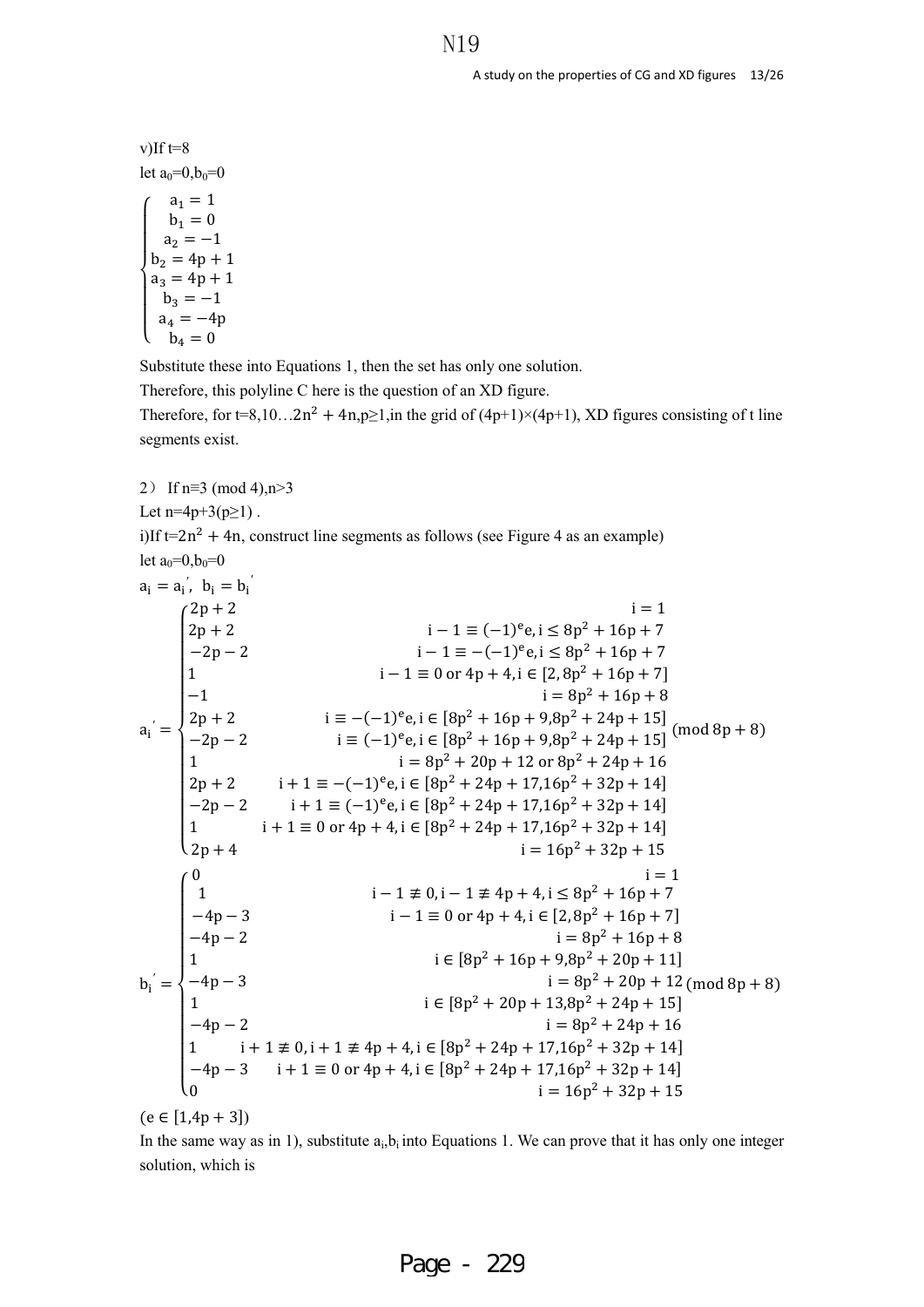$$
\begin{cases}\nx_i = -b_i \\
y_i = a_i \\
x_1 = 0 \\
y_1 = 2p - 1(i = 2, 3, \dots \frac{t}{2} - 1) \\
x_t = 0 \\
y_t = 2p + 2\n\end{cases}
$$

Therefore, this polyline C here is the question of an XD figure.

ii) if 
$$
\frac{t}{2} \in [8p^2 + 12p + 8,16p^2 + 32p + 15]
$$
  
\nlet  $a_0'' = 0, b_0'' = 0$   
\n $a_1'' = a_1'$   
\n $\begin{cases}\na_1'' = b_1' \\
a_1'' = b_1' \\
a_1'' = b_1' \\
a_1'' = \sum_{\frac{t}{2}-1}^{16p^2 + 32p + 14} a' \\
b_1'' = \sum_{\frac{t}{2}-1}^{16p^2 + 32p + 14} b' \quad (i \in [1, \frac{t}{2} - 2]) \\
a_1'' = 2p + 4 \\
b_1'' = 0\n\end{cases}$   
\nIf  $b_{\frac{t}{2}-1}'' \neq 0$ ,  
\nlet  $a_1 = a_1'', b_1 = b_1''$  (i  $\in [0, \frac{t}{2}]$ )  
\nIf  $b_{\frac{t}{2}-1}'' = 0$ ,  
\nlet  $a_0=0, b_0=0$   
\nlet  $a_0=0, b_0=0$   
\nlet  $a_0=0, b_0=0$   
\n $\begin{cases}\na_1 = a_1' \\
b_1 = b_1' \\
a_{4p+2} = -1 \\
b_{4p+2} = -4p - 1 \\
a_1 = a_{1+2}' \\
b_1' = b_{1+2}' \\
b_1' = b_{1+2}' \\
b_1' = b_{1+2}' \\
b_1' = b_{1+2}' \\
b_1' = 2p + 4\n\end{cases}$  (i  $\in [1,4p + 1]$ , j  $\in [4p + 3, \frac{t}{2}]$ 

In the same way as in 1), we can prove that Equations 1 has only one integer solution. Therefore, this polyline C here is the question of an XD figure.

iii) If 
$$
\frac{t}{2} \in [6,8p^2 + 12p + 7]
$$

 $b_{\frac{t}{2}}=0$ 

 $\overline{\mathcal{L}}$  $\overline{a}$   $\frac{1}{2} - 2$ )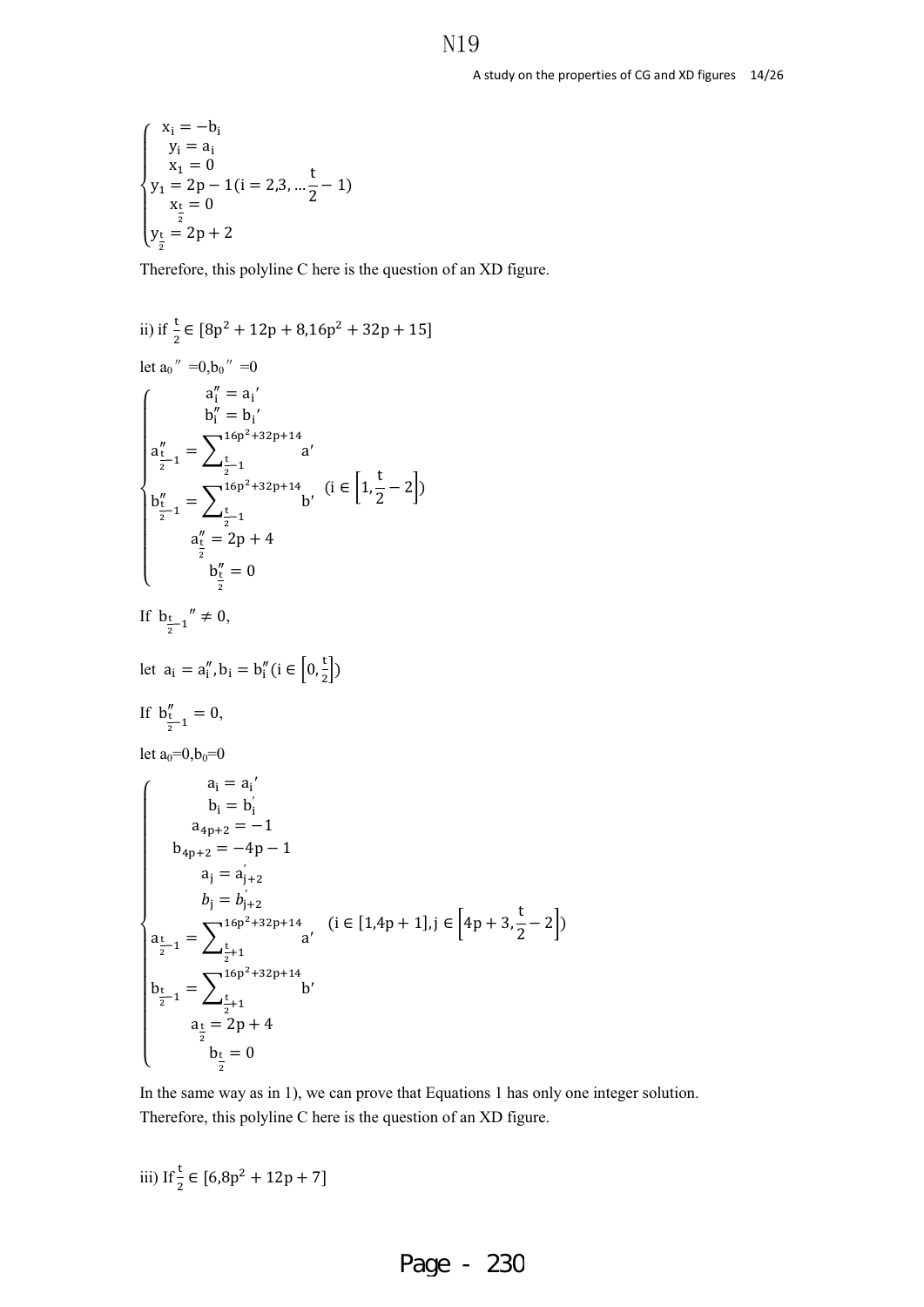let  $a_0''=0, b_0''=0$  $\overline{\mathcal{L}}$  $\overline{1}$  $\overline{a}$  $\overline{a}$  $\overline{a}$  $\overline{a}$  $\overline{a}$  $\frac{1}{2}$  $\overline{a}$  $\overline{a}$  $\overline{a}$  $\overline{a}$  $\overline{a}$  $\overline{a}$  $\begin{pmatrix} a''_3 = 4p + 3 \\ b'' - 1 \end{pmatrix}$  $b_3'' = 1$  $a_4'' = -4p - 3$  $b_4'' = 1$  $a''_i = a_i'$  $b''_i = b_i'$  $a''_{\frac{1}{2}-1} = \sum_{\frac{t}{2}-1}^{16p^2+32p+14} a'$ t  $\frac{1}{2}$  - 1  $b''_{\frac{1}{2}-1} = \sum_{\frac{t}{2}-1}^{16p^2+32p+14} b'$ t  $\frac{1}{2} - 1$  $a''_2 = 2p + 4$  $b''_{\frac{1}{2}} = 0$  $(i ∈ {1,2} ∪ ∪ [5,$ t  $\frac{1}{2} - 2$ ) If  $b''_{\frac{t}{2}-1} \neq 0$ , let  $a_i = a''_i, b_i = b''_i (i \in [0, \frac{t}{2}])$ If  $b''_{\frac{t}{2}-1} = 0$ , let  $a_0=0, b_0=0$  $\overline{\mathcal{L}}$  $\overline{1}$  $\overline{a}$  $\overline{a}$  $\overline{a}$  $\overline{a}$  $\overline{a}$  $\overline{a}$  $\overline{a}$  $\overline{a}$  $\overline{a}$  $\overline{a}$  $\overline{a}$  $\overline{a}$  $\overline{1}$  $\overline{a}$  $\overline{a}$  $\overline{a}$  $\begin{cases}\n a_3 = 4p + 3 \\
 b_3 = 1\n\end{cases}$  $a_4 = -4p - 3$  $b_4 = 1$  $a_i = a'_i$  $b_i = b'_i$  $a_{4p+2} = -1$  $b_{4p+2} = -4p - 1$  $a_j = a'_{j+2}$  $b_j = b'_{j+2}$  $a_{\frac{t}{2}-1} = \sum_{\frac{t}{2}+1} a'$  $16p^2 + 32p + 14$ t  $\frac{1}{2}+1$  $b_{\frac{t}{2}-1} = \sum_{\frac{t}{2}+1}$  b'  $16p^2 + 32p + 14$ t  $\frac{1}{2}+1$  $a_{\frac{t}{2}} = 2p + 4$  $b_{\frac{t}{2}}=0$  $(i \in \{1,2\} \cup [5,4p+1], j \in \left[4p+1,\frac{1}{2}\right]$  $\frac{1}{2} - 2$ 

In the same way as in 1), we can prove that Equations 1 has only one integer solution. Therefore, this polyline C here is the question of an XD figure.

iv )If  $t=10$ , let  $a_0=0, b_0=0$ ,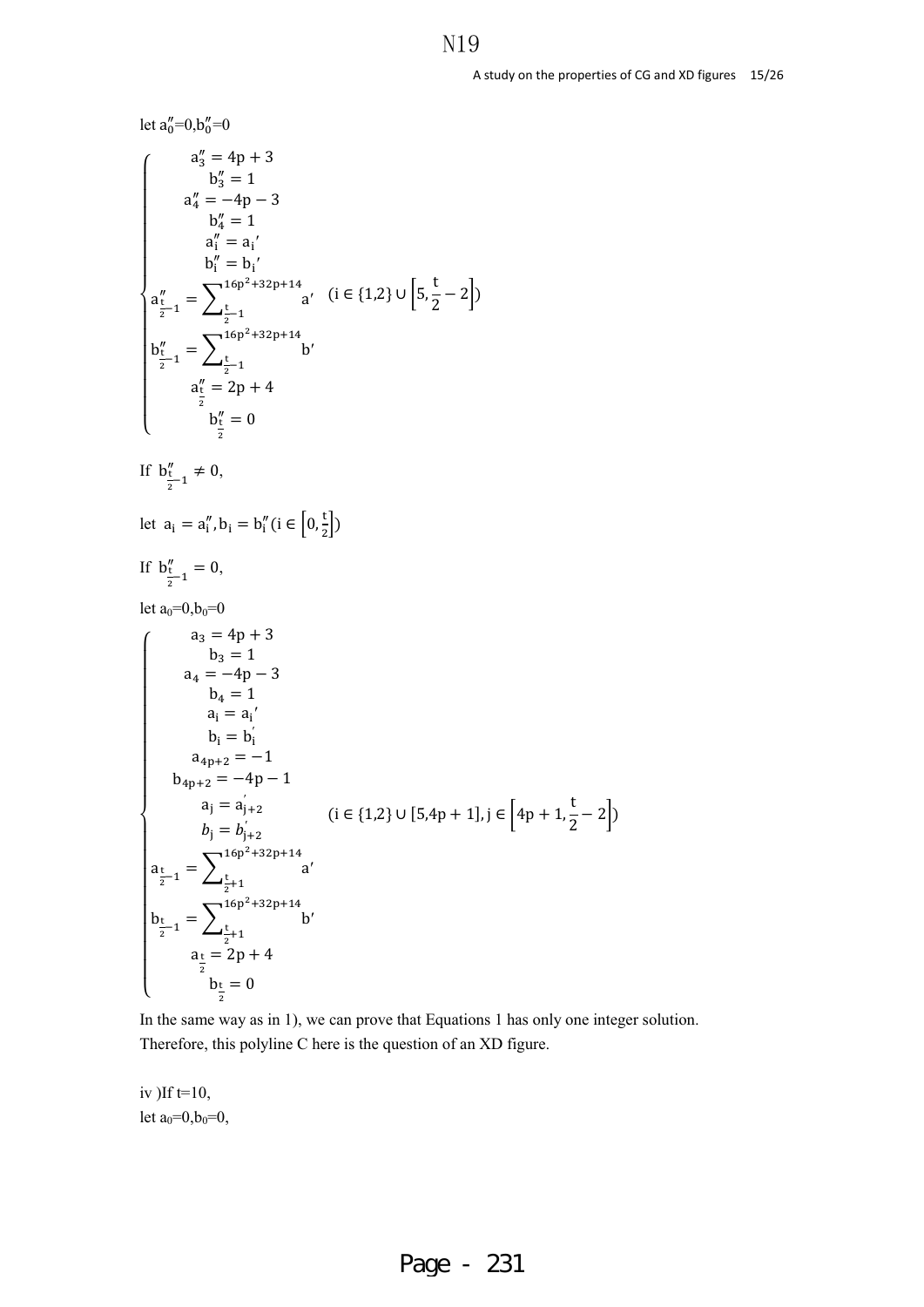$$
\begin{cases}\na_1 = 2p + 2 \\
b_1 = 0 \\
a_2 = -2p - 2 \\
b_2 = 1 \\
a_3 = 4p + 3 \\
b_3 = 1 \\
a_4 = -4p - 3 \\
b_4 = 1 \\
a_5 = 2p + 2 \\
b_5 = 0\n\end{cases}
$$

Substitute these into Equations 1. The set has only one solution. Therefore, this polyline C here is the question of an XD figure.

```
v) If t=8,let a_0=0,b_0=0,
```
 $\mathsf{b}_4 = -4\mathsf{p} - 2$  $\overline{a}$  $\overline{a}$  $\overline{a}$  $\overline{a}$  $\begin{vmatrix} a_1 & b_1 \\ a_2 & -1 \end{vmatrix}$  $a_1 = 1$  $b_1 = 0$  $b_2 = 4p + 3$  $a_3 = 4p + 3$  $b_3 = -1$  $a_4 = 0$ 

Substitute these into Equations 1. Then the set has only one integer solution, which indicates that this polyline C here is the question of an XD figure.

Therefore, for t=8,10…2n<sup>2</sup> + 4n,p≥1,in the grid of (4p+3)×(4p+3), XD figures consisting of t line segments exist.

3) When n≡2 (mod 4) n>6, Let n=4p+2( $p \ge 2$ ). i)If  $t=2n^2 + 4n$ , construct line segments as follows (see Figure 5 as an example)



Figure 5 An XD figures consisting of 240 line segments in the grid of 10x10 (the blue line is the question, the red one the solution)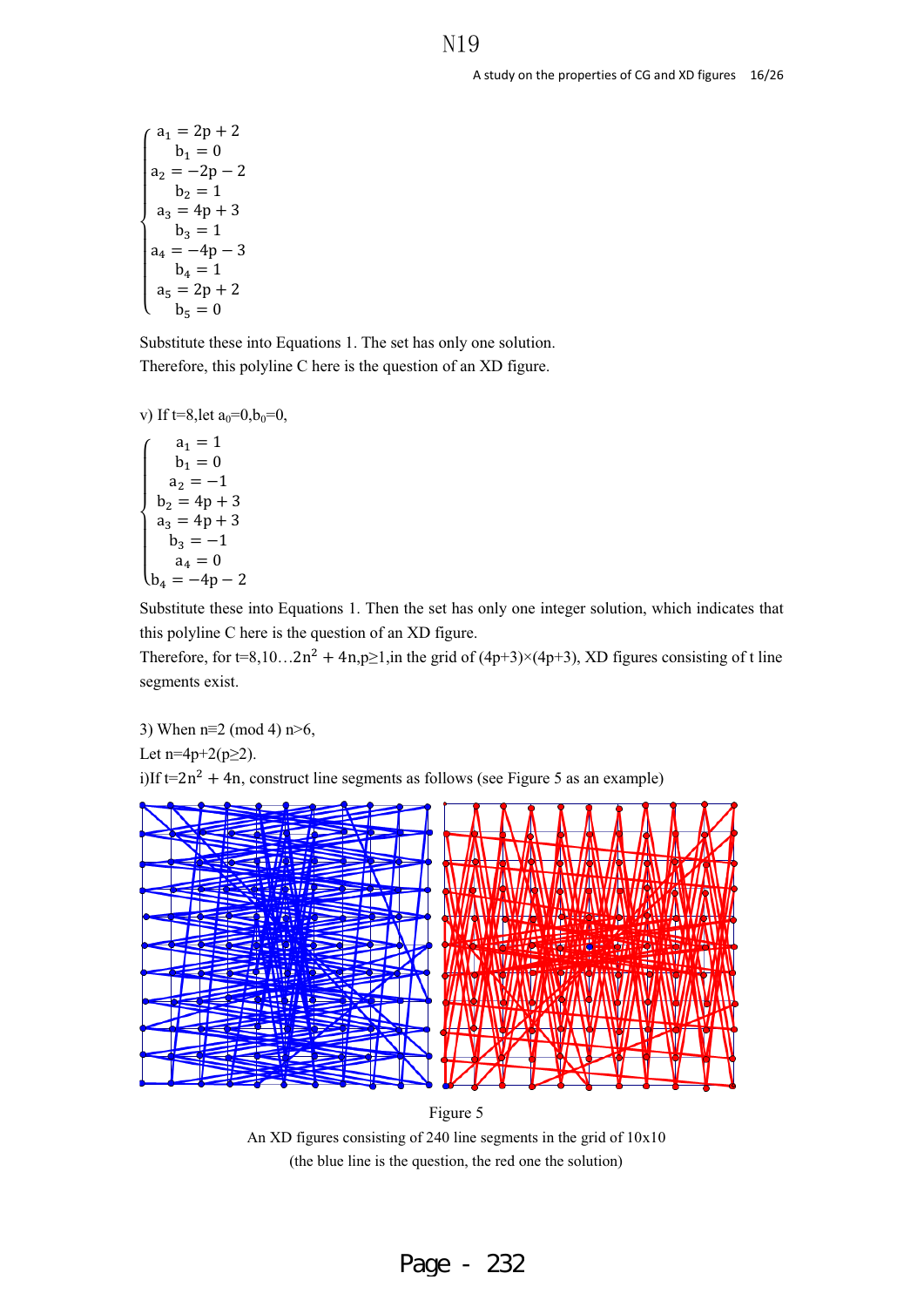| let $a_0=2p+1$ , $b_0=2p+1$ ,                                                                                                                              |                                                                                                                                                                         |
|------------------------------------------------------------------------------------------------------------------------------------------------------------|-------------------------------------------------------------------------------------------------------------------------------------------------------------------------|
| $a_i = a'_i, b_i = b'_i,$                                                                                                                                  |                                                                                                                                                                         |
|                                                                                                                                                            | $i = 1$                                                                                                                                                                 |
| $-1$<br>-2p - 2<br>  2p + 2<br>                                                                                                                            | $i \equiv 1 \text{ or } 2 \pmod{4}$ , $i \in [2,4p+2]$                                                                                                                  |
|                                                                                                                                                            | $i \equiv 0$ or 3(mod 4), $i \in [2,4p+2]$                                                                                                                              |
|                                                                                                                                                            | $i \equiv 1 \pmod{2}$ , $i \in [4p + 3,8p + 4]$                                                                                                                         |
|                                                                                                                                                            | $i \equiv 0 \pmod{2}$ , $i \in [4p + 3,8p + 4]$                                                                                                                         |
| $\mathbf{1}$                                                                                                                                               | $i \equiv 1$ or 2(mod 4), $i \in [8p + 5, 12p + 6]$                                                                                                                     |
| $-1$                                                                                                                                                       | $i \equiv 0$ or 3(mod 4), $i \in [8p + 5, 12p + 6]$<br>$i = 12p + 7$                                                                                                    |
| $2p + 2$                                                                                                                                                   | $i + 2 \equiv -(-1)^e e \pmod{4p + 3}, i \in [12p + 8.8p^2 + 14p + 3]$                                                                                                  |
|                                                                                                                                                            | $i + 2 \equiv (-1)^e e \pmod{4p + 3}$ , $i \in [12p + 8.8p^2 + 14p + 3]$                                                                                                |
| $-2p-2$<br>$-1$                                                                                                                                            | $i + 2 \equiv 0 \pmod{4p + 3}$ , $i \in [12p + 8.8p^2 + 14p + 3]$                                                                                                       |
|                                                                                                                                                            | $i = 8p^2 + 14p + 4$                                                                                                                                                    |
| $4p + 1$                                                                                                                                                   |                                                                                                                                                                         |
|                                                                                                                                                            | $i + 2 \equiv -(-1)^e e \pmod{4p + 3}$ , $i \in [8p^2 + 14p + 5, 16p^2 + 20p + 3]$<br>$i + 2 \equiv (-1)^e e \pmod{4p + 3}$ , $i \in [8p^2 + 14p + 5, 16p^2 + 20p + 3]$ |
|                                                                                                                                                            | $i + 2 \equiv 0 \pmod{4p + 3}$ , $i \in [8p^2 + 14p + 5,16p^2 + 20p + 3]$                                                                                               |
|                                                                                                                                                            | $i = 16p^2 + 20p + 4$                                                                                                                                                   |
| $a_1' = \begin{cases} -2p-2 \\ 2p+2 \\ -1 \\ 2p-1 \\ -4p-3 \end{cases}$                                                                                    | $i \equiv 1 \pmod{2}$ , $i \in [16p^2 + 20p + 5, 16p^2 + 22p + 1]$                                                                                                      |
| $4p + 3$                                                                                                                                                   | $i \equiv 0 \pmod{2}$ , $i \in [16p^2 + 20p + 5, 16p^2 + 22p + 1]$                                                                                                      |
| $2p + 2$                                                                                                                                                   | $i = 16p^2 + 22p + 2$                                                                                                                                                   |
| $-2p-2$                                                                                                                                                    | $i = 16p^2 + 22p + 3$                                                                                                                                                   |
| $4p + 3$                                                                                                                                                   | $i \equiv 0 \pmod{2}$ , $i \in [16p^2 + 22p + 4, 16p^2 + 24p + 3]$                                                                                                      |
| $-4p-3$                                                                                                                                                    | $i \equiv 1 \pmod{2}$ , $i \in [16p^2 + 22p + 4, 16p^2 + 24p + 3]$                                                                                                      |
| $4p + 2$                                                                                                                                                   | $i = 16p^2 + 24p + 4$                                                                                                                                                   |
|                                                                                                                                                            | $i = 16p^2 + 24p + 5$                                                                                                                                                   |
|                                                                                                                                                            | $i = 16p^2 + 24p + 6$                                                                                                                                                   |
|                                                                                                                                                            | $i = 16p^2 + 24p + 7$                                                                                                                                                   |
| $\begin{cases}\n-4p - 2 \\ 4p + 2 \\ -2p - 2 \\ -2p\n\end{cases}$                                                                                          | $i = 16p^2 + 24p + 8$                                                                                                                                                   |
|                                                                                                                                                            | $i = 1$                                                                                                                                                                 |
| $\begin{array}{c} -2p-1 \\ 2p+2 \end{array}$                                                                                                               | $i \equiv 0 \pmod{2}$ , $i \leq 4p$                                                                                                                                     |
|                                                                                                                                                            | $i \equiv 1 \pmod{2}$ , $i \in [3,4p+1]$                                                                                                                                |
|                                                                                                                                                            | $i = 4p + 2$                                                                                                                                                            |
|                                                                                                                                                            | $i \in [4p + 3,8p + 4]$                                                                                                                                                 |
|                                                                                                                                                            | $i = 8p + 5$                                                                                                                                                            |
|                                                                                                                                                            | $i \equiv 0 \pmod{2}$ , $i \in [8p + 6, 12p + 6]$<br>$i \equiv 1 \pmod{2}$ , $i \in [8p + 6, 12p + 6]$                                                                  |
|                                                                                                                                                            | $i = 12p + 7$                                                                                                                                                           |
|                                                                                                                                                            | $i + 2 \not\equiv 0 \pmod{4p+3}$ , $i \in [12p+8,16p^2+20p+3]$                                                                                                          |
|                                                                                                                                                            | $i + 2 \equiv 0 \pmod{4p + 3}$ , $i \in [12p + 8, 16p^2 + 20p + 3]$                                                                                                     |
|                                                                                                                                                            | $i = 16p^2 + 20p + 4$                                                                                                                                                   |
|                                                                                                                                                            | $i \in [16p^2 + 20p + 5,16p^2 + 24p + 3]$                                                                                                                               |
|                                                                                                                                                            | $i = 16p^2 + 24p + 4$                                                                                                                                                   |
|                                                                                                                                                            | $i = 16p^2 + 24p + 5$                                                                                                                                                   |
|                                                                                                                                                            | $i = 16p^2 + 24p + 6$                                                                                                                                                   |
| $b_i = \begin{cases}\n-4p - 2 \\ 1 \\ -2p - 2 \\ -2p - 3 \\ -2p - 2 \\ 1 \\ -4p - 2 \\ 1 - 4p \\ 1 \\ -4p - 1 \\ 1 \\ 2p - 1 \\ -2p - 1 \\ 0\n\end{cases}$ | $i = 16p^2 + 24p + 7$                                                                                                                                                   |
|                                                                                                                                                            | $i = 16p^2 + 24p + 8$                                                                                                                                                   |
|                                                                                                                                                            |                                                                                                                                                                         |

 $(e \in [1,2p+1])$ 

Substitute  $a_{t/2}$ ,  $b_{t/2}, a_{t/2-1}, b_{t/2-1}, a_{t/2-2}, b_{t/2-2}$  into Equations 1.  $x_{t/2}$ ,  $y_{t/2}$ ,  $x_{t/2-1}$ ,  $y_{t/2-1}$ ,  $x_{t/2-2}$ ,  $y_{t/2-2}$  each has at most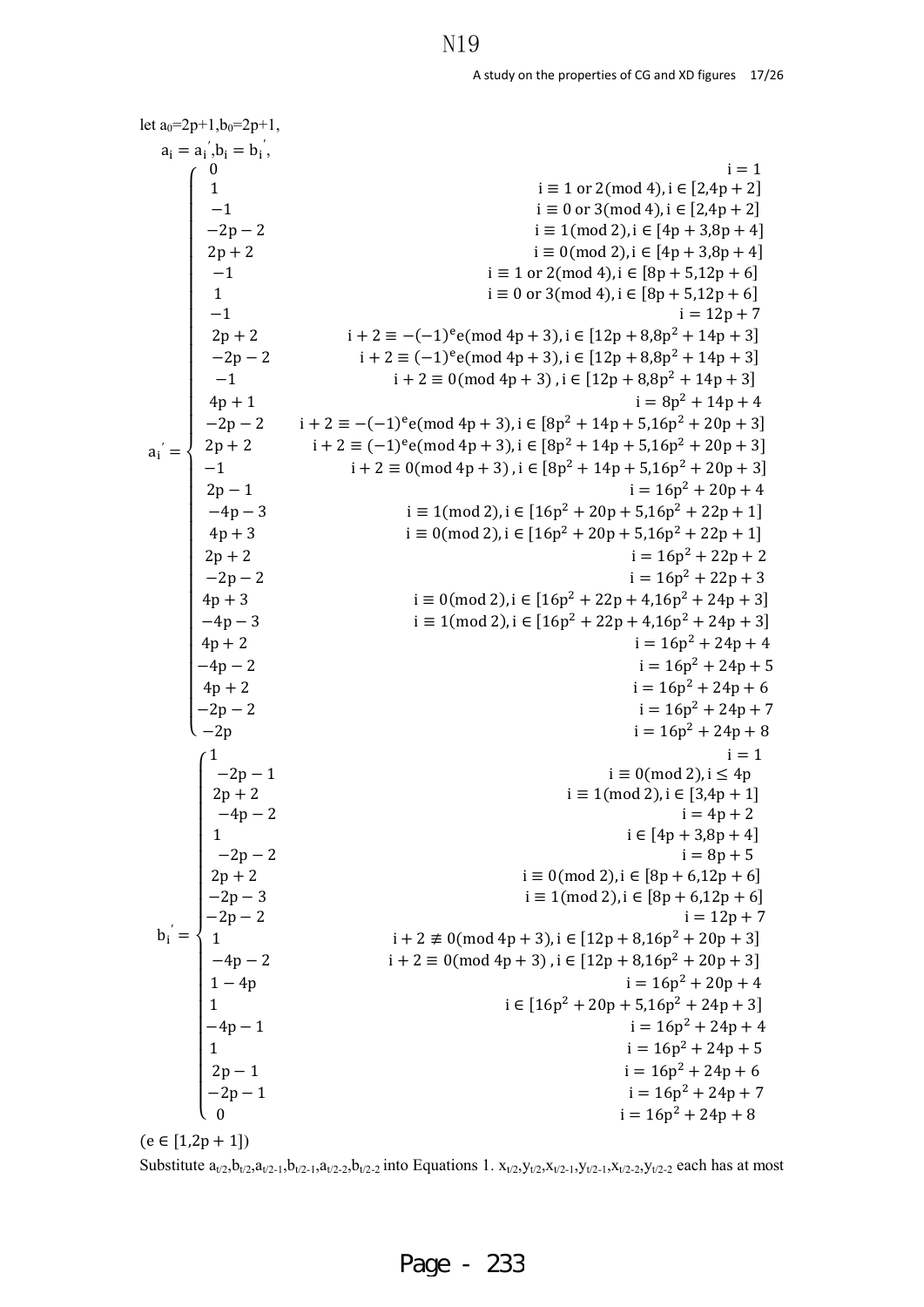one value.

In addition, when  $i=4p+1,4p+2...t/2-1, \gcd(a_i,b_i)=1$  while  $a_i>n/2$  or  $b_i>n/2$ ,

so according to lemma 3,  $B_{4p+1}, B_{4p+2}, \ldots, B_{t/2}$  are all fixed points.

Also,  $x_i=b_i, y_i=-a_i(i=4p+1,4p+2...t/2-1)$  is a solution of Equations 1.

Therefore,  $x_i=b_i, y_i=-a_i(i=4p+1,4p+2...t-1)$  is the only solution of Equations 1.

Moreover,  $B_{4p+1}$ and  $(a_{4p},b_{4p})$ meet the precondition of lemma 2,

so it can be figured out that  $x_{4p}=b_{4p},y_{4p}=-a_{4p}.$ 

In addition,  $(a_i, b_i)$  (i=3,5...4p-1) all meet the precondition of lemma 3.

In the same way, we can prove that for $(a_i, b_i)$  (i=2,4.6…4p), the coordinates of  $B_{i+1}$ are

$$
\begin{cases}\n\left(2p + 2, \frac{1}{2}\right) (i \equiv 2) \\
\left(2p, \frac{1}{2}\right) (i \equiv 0)\n\end{cases}
$$
\n(mod 4), which all meet the precondition of lemma 2.

Therefore, Equations 1 has at most one integer solution.

In addition, 
$$
\begin{cases} x_i = b_i \\ y_i = -a_i \\ x_t = 0 \\ y_{\frac{t}{2}} = 2p + 2 \end{cases}
$$
 (i = 1,2, ...  $\frac{t}{2}$  - 1) is a solution to Equations 1.

Therefore, this polyline C here is the question of an XD figure

ii) If 
$$
6 \le t \le 2n^2 + 4n
$$
,  
\nlet  $a_0=n/2, b_0=n/2$ ,  
\n
$$
\begin{cases}\na_1 = \sum_{1}^{n^2+2n+1-\frac{t}{2}} a' \\
a_i = a'_{i+n^2+2n-\frac{t}{2}} \\
b_1 = \sum_{1}^{n^2+2n+1-\frac{t}{2}} b' \\
b_i = b'_{i+n^2+2n-\frac{t}{2}}\n\end{cases}
$$
\n(i=2,3...t/2)

In the same way as with  $t=2n^2 + 4n$ , this polyline C here is the question of an XD figure. Therefore, for t=8,10…2n<sup>2</sup> + 4n,p>2,in the grid of (4p+2)×(4p+2), XD figures consisting of t line segments exist.

4) When n≡0 (mod 4) n>4, let n=4p (p $\geq$ 2).

i) If  $t=2n^2 + 4n$ , construct line segments as follows (see Figure 6 as an example) let  $a_0=2p, b_0=2p$ ;  $a_i = a'_i, b_i = b'_i$ ,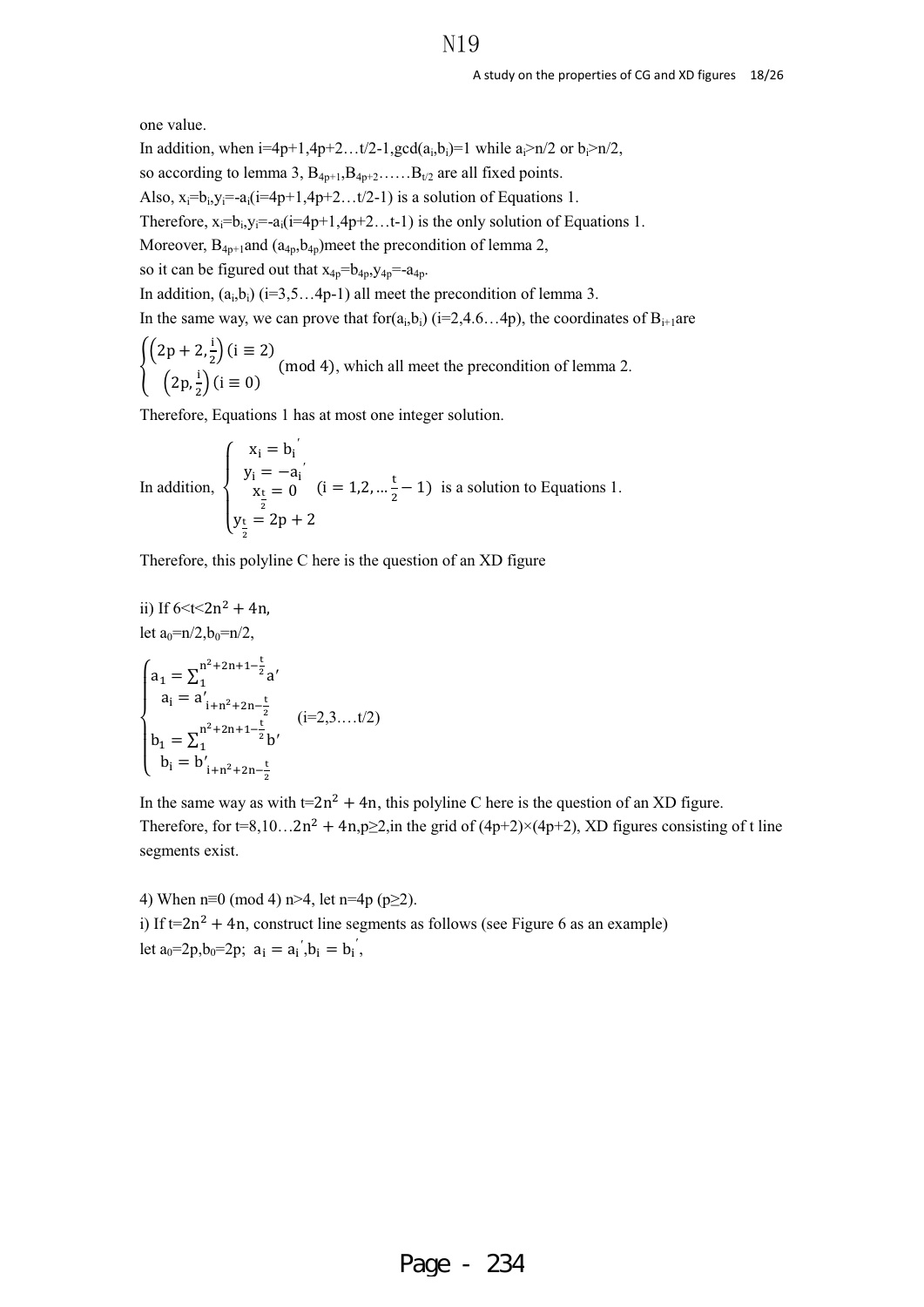|                                                                                                                                                          |                                                                                                     | $i = 1$                                                                           |
|----------------------------------------------------------------------------------------------------------------------------------------------------------|-----------------------------------------------------------------------------------------------------|-----------------------------------------------------------------------------------|
|                                                                                                                                                          |                                                                                                     | $i = 2$                                                                           |
|                                                                                                                                                          | $\begin{pmatrix} -2p \\ 2p-1 \\ 1 \end{pmatrix}$                                                    | $i \equiv 0$ or 3(mod 4), $i \leq 4p + 1$                                         |
|                                                                                                                                                          | $\vert -1$                                                                                          | $i \equiv 1 \text{ or } 2 \pmod{4}$ , $i \in [3,4p+1]$                            |
|                                                                                                                                                          | $\mathbf{1}$                                                                                        | $i = 4p + 2$                                                                      |
| $a_i' = \begin{cases} 1 \\ -1 \\ 1 \\ -2p - 1 \\ 1 \\ -2p - 1 \\ 2p \\ -2p - 1 \\ 2p + 1 \\ -1 \\ 4p - 1 \\ 4p \\ -4p \\ -2p - 2 \\ -2p + 2 \end{cases}$ | $-2p-1$                                                                                             | $i \equiv 1 \pmod{2}$ , $i \in [4p + 3,8p + 2]$                                   |
|                                                                                                                                                          |                                                                                                     | $i \equiv 0 \pmod{2}$ , $i \in [4p + 3.8p + 2]$                                   |
|                                                                                                                                                          | $2p + 1$ $1$                                                                                        | $i \equiv 1 \text{ or } 2 \pmod{4}$ , $i \in [8p + 3, 12p + 2]$                   |
|                                                                                                                                                          |                                                                                                     | $i \equiv 0$ or 3(mod 4), $i \in [8p + 3, 12p + 2]$                               |
|                                                                                                                                                          |                                                                                                     | $i = 12p + 3$                                                                     |
|                                                                                                                                                          |                                                                                                     | $i \equiv (-1)^e e \pmod{4p+1}$ , $i \in [12p+4.8p^2+10p+1]$                      |
|                                                                                                                                                          |                                                                                                     | $i \equiv -(-1)^e e \pmod{4p+1}$ , $i \in [12p+4.8p^2+10p+1]$                     |
|                                                                                                                                                          |                                                                                                     | $i \equiv 0 \pmod{4p + 1}$ , $i \in [12p + 4, 8p^2 + 10p + 1]$                    |
|                                                                                                                                                          |                                                                                                     | $i = 8p^2 + 10p + 2$                                                              |
|                                                                                                                                                          |                                                                                                     | $i = 8p^2 + 10p + 3$                                                              |
|                                                                                                                                                          |                                                                                                     | $i + 1 \equiv -(-1)^e e \pmod{4p + 1}$ , $i \in [8p^2 + 10p + 4, 16p^2 + 4p - 2]$ |
|                                                                                                                                                          |                                                                                                     | $i + 1 \equiv (-1)^e e (mod 4p + 1), i \in [8p^2 + 10p + 4, 16p^2 + 4p - 2]$      |
|                                                                                                                                                          |                                                                                                     | $i + 1 \equiv 0 \pmod{4p + 1}$ , $i \in [8p^2 + 10p + 4, 16p^2 + 4p - 2]$         |
|                                                                                                                                                          |                                                                                                     | $i = 16p^2 + 4p - 1$                                                              |
|                                                                                                                                                          |                                                                                                     |                                                                                   |
|                                                                                                                                                          |                                                                                                     | $i \equiv 1 \pmod{2}$ , $i \in [16p^2 + 4p, 16p^2 + 8p - 2]$                      |
|                                                                                                                                                          |                                                                                                     | $i \equiv 0 \pmod{2}$ , $i \in [16p^2 + 4p, 16p^2 + 8p - 2]$                      |
|                                                                                                                                                          |                                                                                                     | $i = 16p^2 + 8p - 1$                                                              |
|                                                                                                                                                          |                                                                                                     | $i = 16p^2 + 8p$                                                                  |
|                                                                                                                                                          | $\begin{cases}\n2p \\ -4p \\ 2p+1 \\ -2p \\ 4p \\ 1 \\ -2p-1 \\ 2p+1 \\ -2p-2 \\ 2p-1\n\end{cases}$ | $i = 1$                                                                           |
|                                                                                                                                                          |                                                                                                     | $i = 2$                                                                           |
|                                                                                                                                                          |                                                                                                     | $i \equiv 1 \pmod{2}$ , $i \in [3,4p+1]$                                          |
| $b_i' =$                                                                                                                                                 |                                                                                                     | $i \equiv 0 \pmod{2}$ , $i \in [3,4p + 1]$                                        |
|                                                                                                                                                          |                                                                                                     | $i = 4p + 2$                                                                      |
|                                                                                                                                                          |                                                                                                     | $i \in [4p + 3.8p + 2]$                                                           |
|                                                                                                                                                          |                                                                                                     | $i = 8p + 3$                                                                      |
|                                                                                                                                                          |                                                                                                     | $i \equiv 0 \pmod{2}$ , $i \in [8p + 4, 12p + 2]$                                 |
|                                                                                                                                                          |                                                                                                     | $i \equiv 1 \pmod{2}$ , $i \in [8p + 4, 12p + 2]$                                 |
|                                                                                                                                                          | $-2p-1$                                                                                             | $i = 12p + 3$                                                                     |
|                                                                                                                                                          |                                                                                                     | $i \not\equiv 0 \pmod{4p+1}$ , $i \in [12p+4,8p^2+10p+1]$                         |
|                                                                                                                                                          |                                                                                                     | $i \equiv 0 \pmod{4p+1}$ , $i \in [12p+4,8p^2+10p+1]$                             |
|                                                                                                                                                          |                                                                                                     | $i = 8p^2 + 10p + 2$                                                              |
|                                                                                                                                                          | $\begin{cases}\n-4p \\ -2p \\ -2p+1 \\ 1\n\end{cases}$                                              | $i = 8p^2 + 10p + 3$                                                              |
|                                                                                                                                                          |                                                                                                     | $i + 1 \neq 0 \pmod{4p + 1}$ , $i \in [8p^2 + 10p + 4, 16p^2 + 4p - 2]$           |
|                                                                                                                                                          |                                                                                                     | $i + 1 \equiv 0 \pmod{4p + 1}$ , $i \in [8p^2 + 10p + 4, 16p^2 + 4p - 2]$         |
|                                                                                                                                                          | $-4p$<br>$-1$                                                                                       | $i \in [16p^2 + 4p - 1, 16p^2 + 8p - 1]$                                          |
|                                                                                                                                                          |                                                                                                     | $i = 16p^2 + 8p$                                                                  |
|                                                                                                                                                          |                                                                                                     |                                                                                   |

 $(e \in [1,2p])$ 

In the same way as in 3), we can prove that

$$
\begin{cases}\n x_i = b_i' \\
 y_i = -a_i' \\
 x_i = 0 \\
 y_i = -2p - 2\n\end{cases} (i = 1, 2 \dots \frac{t}{2} - 1)
$$

is the only integer solution for Equations 1.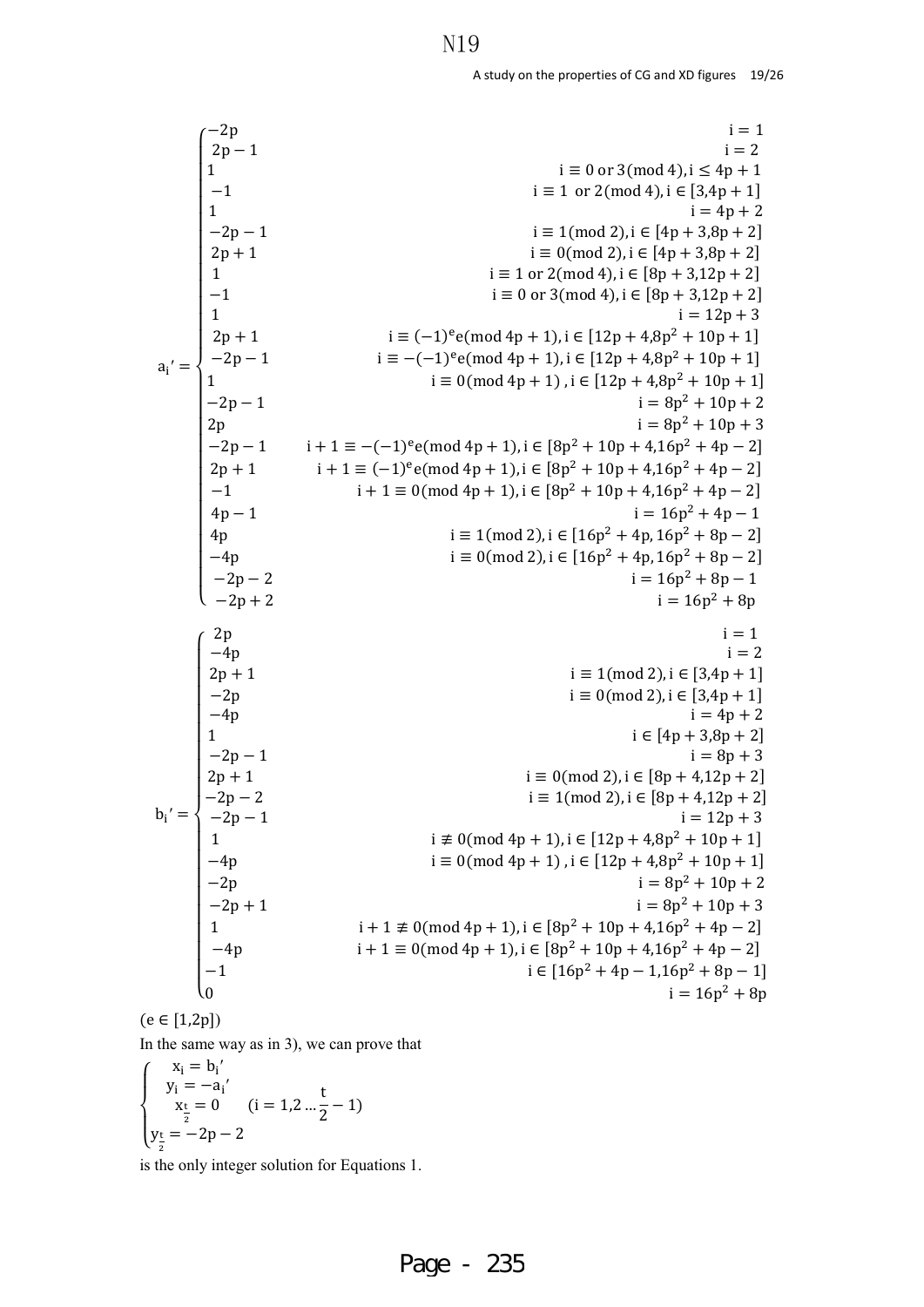

Therefore, this polyline C here is the question of an XD figure.



ii)If  $6 < t < 2n^2 + 4n$ , let  $a_0=n/2, b_0=n/2$  $\overline{\mathcal{L}}$  $\overline{\mathcal{L}}$  $\mathbf{I}$  $\overline{a}$  $a_1 = \sum_1^{n^2 + 2n + 1 - \frac{t}{2}} a'$  $a_i = a'_{i+n^2+2n-\frac{t}{2}}$ <br>  $b_1 = \sum_1^{n^2+2n+1-\frac{t}{2}} b'$  $b_i = b'_{i+n^2+2n-\frac{t}{2}}$  $(i=2,3...t/2)$ 

In the same way as with  $t=2n^2 + 4n$ , this polyline C here is the question of an XD figure. Therefore, for t=8,10…2n<sup>2</sup> + 4n,p $\geq$ 2, in the grid of 4p×4p, XD figures consisting of t line segments exist.

5)When n=2 i)If t=16, construct line segments as follows (see Figure 7as an example) let  $a_0=1, b_0=1$ , the line segments of polyline C be  $(1,-1)$   $(-1,2)$   $(1,-1)$   $(-2,1)$   $(1,-2)$   $(1,2)$   $(-2,-1)$  $(0,-1).(a_i = a'_i, b_i = b_i')$ 

Substitute these into Equations 1, We can then figure out that C is the question of an XD figure.



Figure 7 An XD figure consisting of 16 line segments in the grid of 2\*2 (the blue line is the question, the red one the solution)

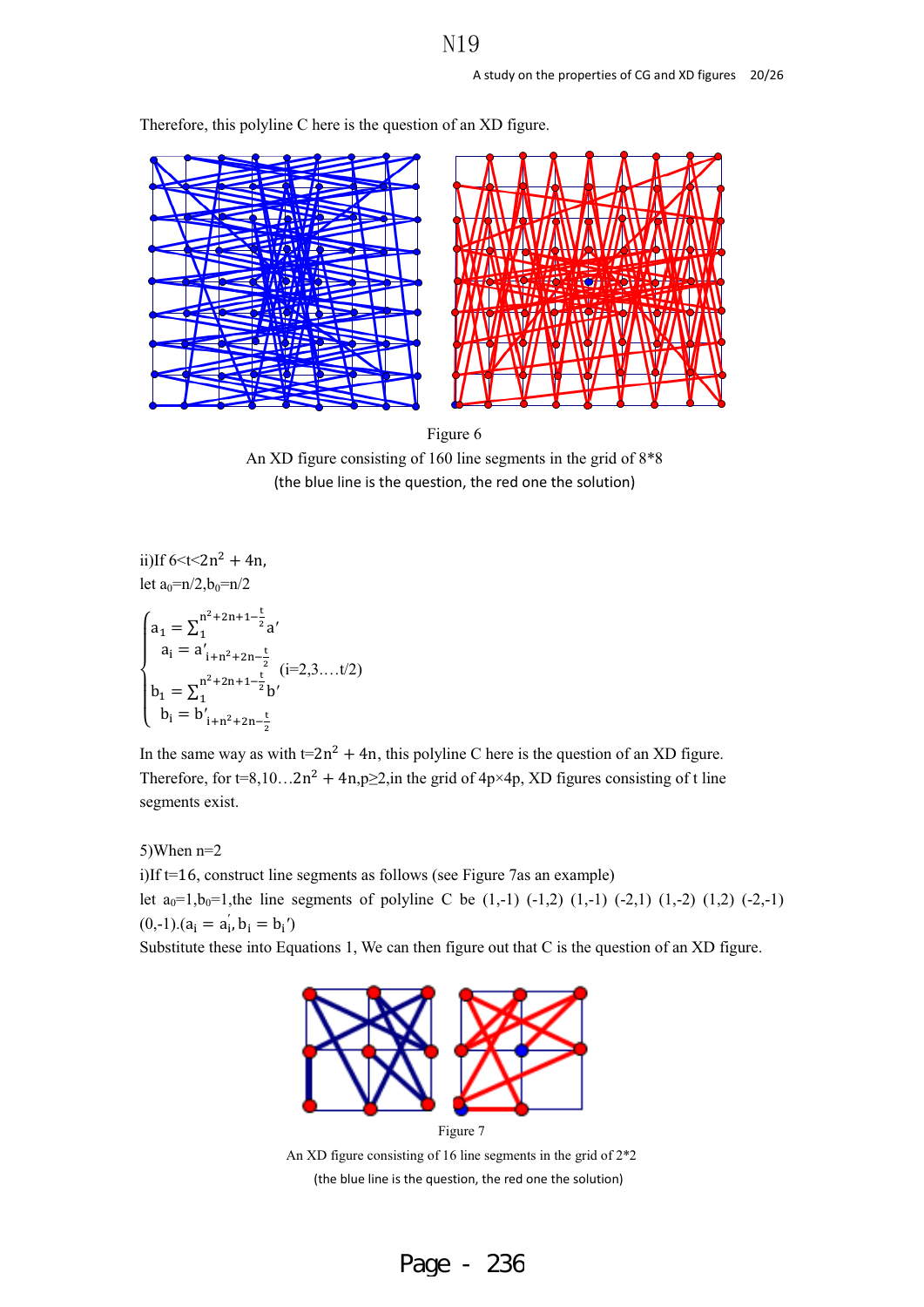ii)If t ∈ [8,14],in the same way as in 3),let  $a_0=1, b_0=1$ 

$$
\begin{cases}\na_1 = \sum_{1}^{9-\frac{t}{2}} a' \\
b_1 = \sum_{1}^{9-\frac{t}{2}} b' (i = 2, 3 \dots \frac{t}{2}) \\
a_i = a'_{i+8-\frac{t}{2}} \\
b_i = b'_{i+8-\frac{t}{2}}\n\end{cases}
$$

Similar to  $t=16$ , this polyline C here is the question of an XD figure. Therefore, for t=8,10...16, in the grid of  $2\times 2$ , XD figures consisting of t line segments exist.

6)When n=3

i)If t=30, construct line segments as follows (see Figure 8 as an example) let  $a_0=0$ ,  $b_0=0$  and the line segments of polyline C be represented by vectors  $(1,0)$   $(2,1)$   $(-2,1)$   $(1,-2)$  $(-2,1)(2,1)(-2,1)(1,-2)(2,1)(-2,1)(1,-2)(-2,1)(3,-2)(-1,3)(1,0)(a<sub>i</sub> = a'<sub>i</sub>, b<sub>i</sub> = b<sub>i</sub>')$ 



An XD figure consisting of 30 line segments in the grid of 3\*3 (the blue line is the question, the red one the solution)

ii)If  $t = 14,16,20,22,26,28$ , in the same way as in 2),

let 
$$
a_0=0, b_0=0
$$
,  
\n
$$
\begin{cases}\na_i = a_i' \\
b_i = b_i' \\
a_{\frac{t}{2}-1} = \sum_{\frac{t}{2}-1}^{29} a'_i \ (i = 1, 2 \ldots \frac{t}{2} - 2 \text{ or } n\end{cases}
$$
\n
$$
\begin{cases}\na_{\frac{t}{2}-1} = \sum_{\frac{t}{2}-1}^{29} b'_i \\
b_{\frac{t}{2}-1} = \sum_{\frac{t}{2}-1}^{29} b'_i\n\end{cases}
$$

 $\frac{1}{2} - 1$ 

 $\overline{\mathcal{L}}$ 

iii)If  $t = 12$ , let  $a_0=0$ ,  $b_0=0$  and the line segments of polyline C be represented by vectors (1,0)  $(2,1)$   $(-3,1)$   $(3,-2)(-1,3)(1,0)$ .

t  $\frac{1}{2}$ 

iv)If t = 10, let  $a_0=0$ ,  $b_0=0$  and the line segments of polyline C be represented by vectors  $(1,0)$  $(2,1)$  $(-3,1)$  $(2,1)$  $(1,0)$ .

v)If  $t=8$ , let  $a_0=0$ ,  $b_0=0$  and the line segments of polyline C be represented by vectors (1,0) (-1,3)  $(3,-1)(0,-2)$ .

vi)If t=18, let  $a_0=0$ ,  $b_0=0$  and the line segments of polyline C be represented by vectors (1,0) (2,1)  $(-2,1)$   $(1,-2)$   $(-2,1)$   $(2,1)$   $(1,-2)$   $(-1,3)$   $(1,0)$ 

vii)If t=24, let  $a_0=0$ ,  $b_0=0$  and the line segments of polyline C be represented by vectors (1,0) (2,1)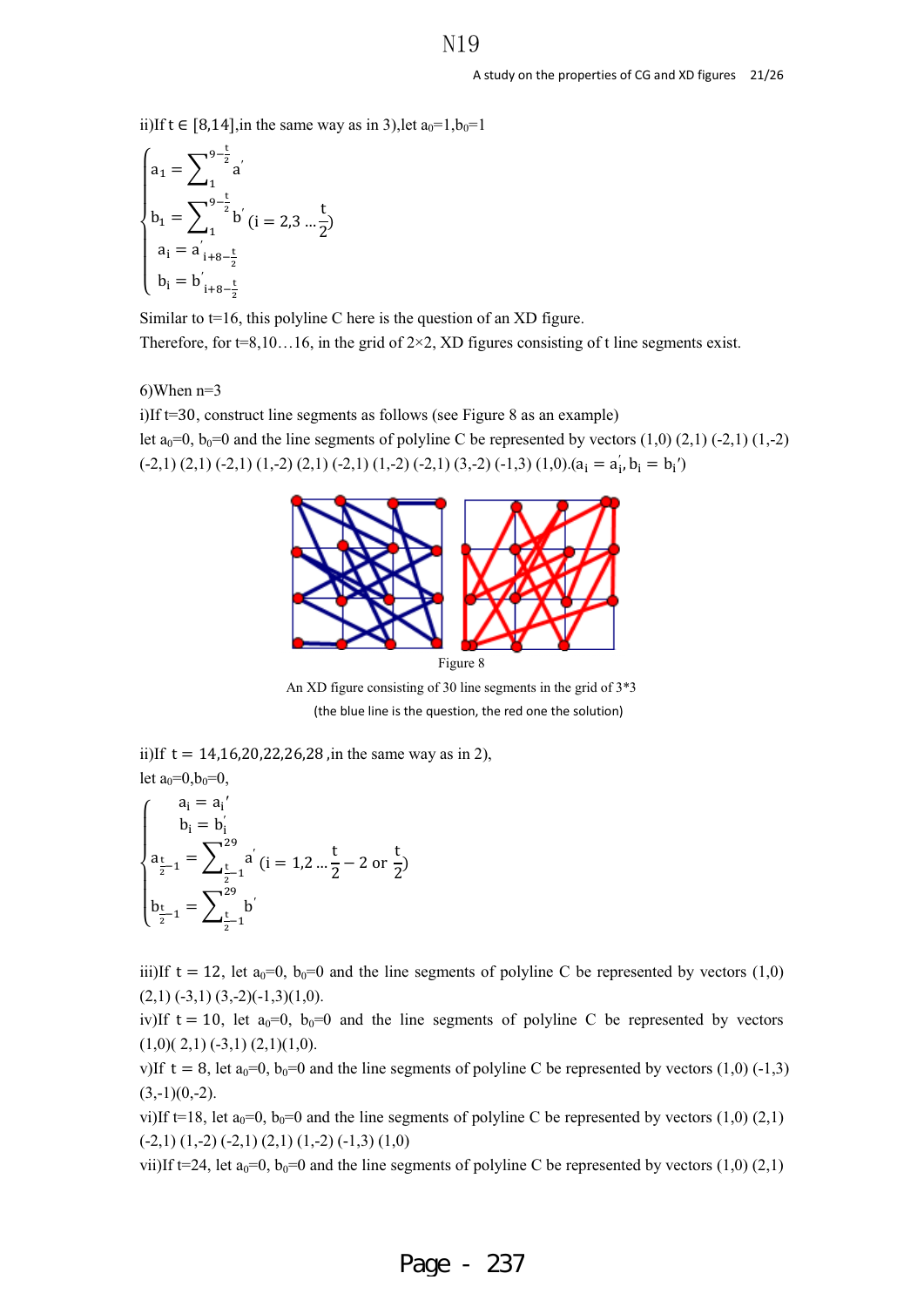#### $(-2,1)$   $(1,-2)$   $(-2,1)$   $(2,1)$   $(-2,1)$   $(3,-1)$   $(-2,1)$   $(1,-2)$   $(0,2)$   $(1,0)$

Substitute these into Equations 1. We can figure out the C here are all questions of XD figures. Therefore, for  $t=8,10...30$ , in the grid of  $3\times3$ , XD figures consisting of t line segments exist.

#### 7) When n=4

i)If t=48, construct line segments as follows (see Figure 9 as an example) let  $a_0=2$ ,  $b_0=2$ , the line segments of polyline C represented by vector be respectively

$$
a_i = \begin{cases}\n1 & i = 1,2,3,5,12,13,14 \\
-1 & i = 4,10,11 \\
-3 & i = 6,8,15,17,19 \\
3 & i = 7,9,16,18,20 \\
4 & i = 22 \\
-4 & i = 21,23 \\
-2 & i = 24\n\end{cases}\n\qquad\n\begin{cases}\n0 & i = 1 \\
3 & i = 2,4,11,13 \\
-2 & i = 6,7,8,9,15,16,17,18,21,22,23 \\
-3 & i = 10,14 \\
-1 & i = 20\n\end{cases}
$$

Substitute these into Equations 1. We can then figure out that C is the question of an XD figure.



Figure 9

An XD figure consisting of 48 line segments in the grid of 4\*4 (the blue line is the question, the red one the solution)

ii)If  $t \in [8,48]$ , in the same way as in 4), let  $a_0=2, b_0=2$ ,

$$
\begin{cases}\na_1 = \sum_{1}^{25 - \frac{t}{2}} a' \\
b_1 = \sum_{1}^{25 - \frac{t}{2}} b' \quad (i = 2, 3 \dots \frac{t}{2}) \\
a_i = a'_{i+24 - \frac{t}{2}} \\
b_i = b'_{i+24 - \frac{t}{2}}\n\end{cases}
$$

In the same way as with  $t=48$ , we can prove that this polyline C here is the question of an XD figure.

Therefore, for  $t=8,10...48$ , in the grid of  $3\times3$ , XD figures consisting of t line segments exist.

#### 8) When  $n=6$

i) If t=96, construct line segments as follows (see Figure 10 as an example)

let  $a_0=3, b_0=3$ , the line segments of polyline C represented by vector be respectively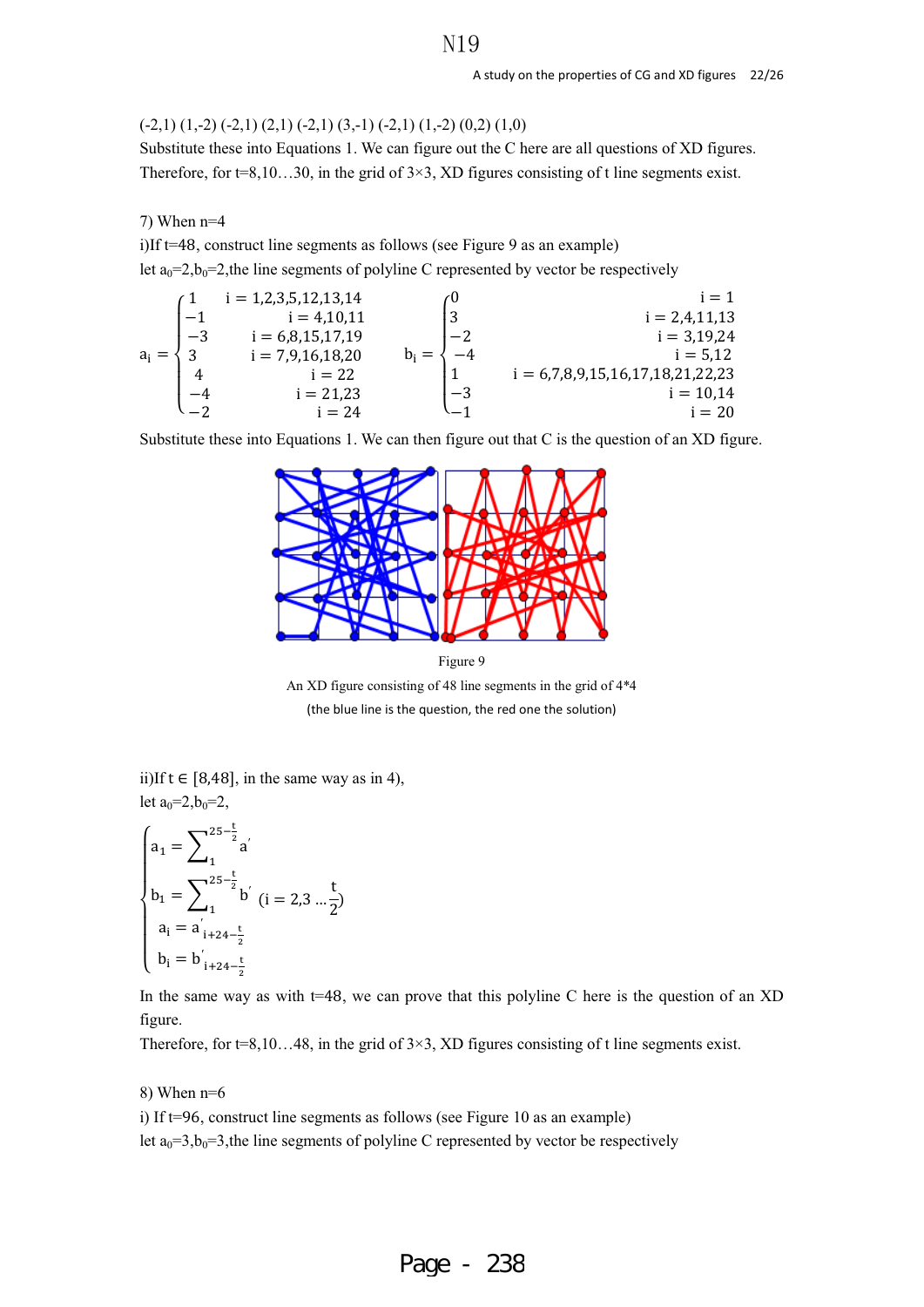

Substitute these into Equations 1. We can figure out that C is the question of an XD figure.



Figure 10 An XD figure consisting of 96 line segments in the grid of 6\*6 (the blue line is the question, the red one the solution)

In the same way as in 4),

$$
\text{let } a_0=3, b_0=3, \begin{cases} a_1 = \sum_{1}^{49-\frac{t}{2}} a' \\ b_1 = \sum_{1}^{49-\frac{t}{2}} b' \\ a_i = a'_{i+48-\frac{t}{2}} \\ b_i = b'_{i+48-\frac{t}{2}} \end{cases} (i = 2, 3 \dots \frac{t}{2})
$$

Similar to  $t=48$ , we can prove that this polyline C here is the question of an XD figure. Therefore, for  $t=8,10...48$ , in the grid of  $3\times3$ , XD figures consisting of t line segments exist. In summary, in the grid of n×n, XD figures consisting of t line segments exist.  $(n \ge 2, t = 8,10,12... 2n^2 + 4n)$ 

**B. t=6,**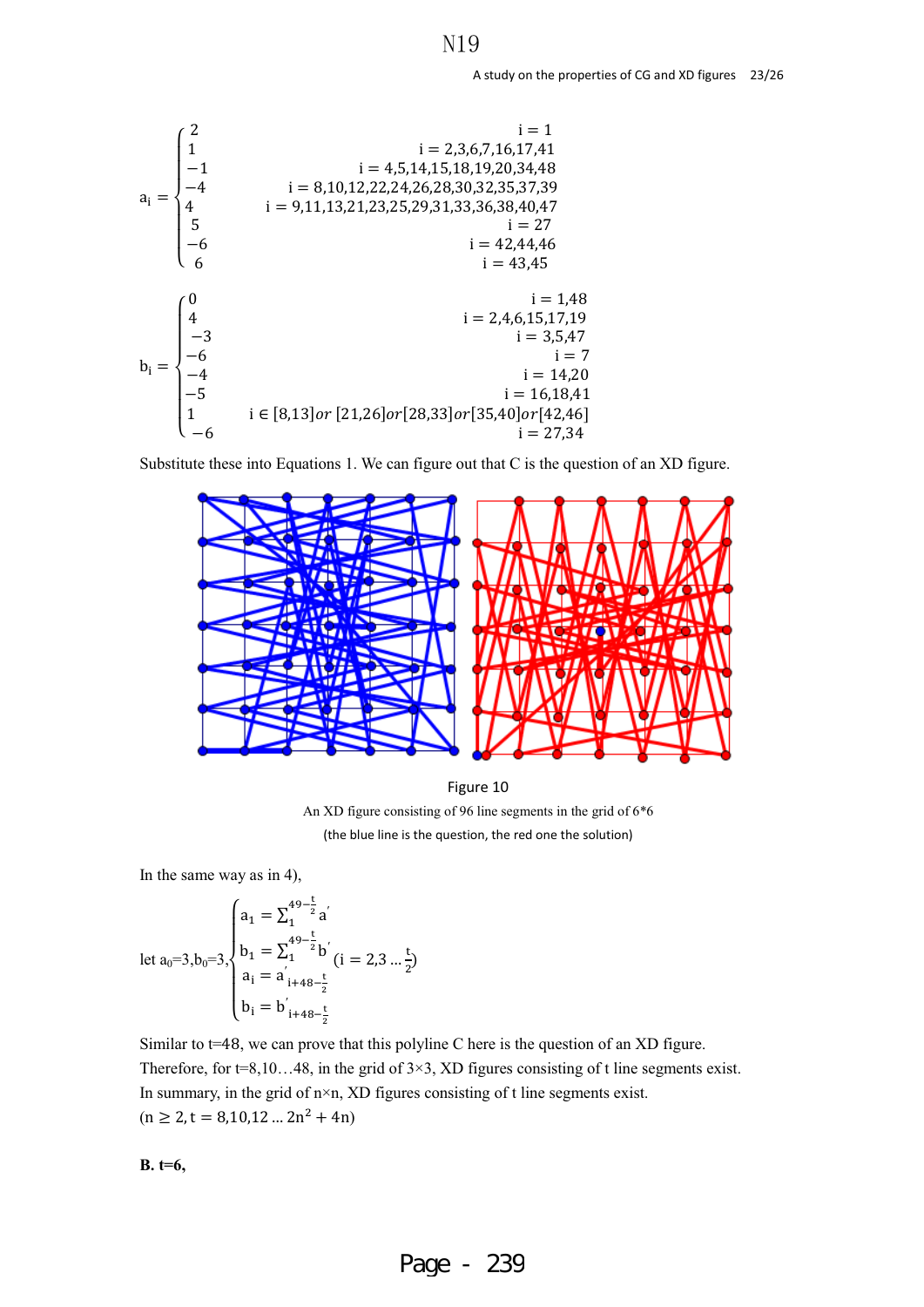$$
\det \left\{ \begin{array}{ll} a_0=0 \\ a_1=1 \\ a_2=n-1 \\ a_3=0 \\ b_0=0 \\ b_1=0 \\ b_2=1 \\ b_3=-1 \end{array} \right.
$$

Substitute these intoEquations 1,it can be figured out that Equations 1 has only one solution. Therefore, this polyline C here is the question of an XD figure.

## **C.t=4**

Any two adjacent sides of a rectangle is the question of an XD figure. Therefore, such XD figures exist in any grid.

Therefore, in summary, an XD figure consisting of t line segments exists in a grid of  $n \times n$ .

 $(n \ge 2, t = 4, 6, 8 ... 2n^2 + 4n)$ 

This completes the proof.

## **IV The properties of 3-dimensional CG and XD figures\***

Compared with 2-dimensional XD figures, 3-dimensional XD figures do not process conclusion 1 and property 1

**Property 3:** In a grid of m×n×p, if  $(C, C')$  is an XD figure,  $(C', C_1)$  is a CG figure, then  $(C_1, C')$  is not necessarily an XD figure.

Proof:



In figure 11, let the question be the red line C, the solution the green line C'. In the grid of  $2\times2\times2$ , (C, C') is an XD figure. Let the solution of the green line C' be the purple line C<sub>1</sub> in the figure, then  $(C', C_1)$  is a CG figure. However, except for C',  $C_1$  also has C  $\prime\prime$  (the blue line in the figure)as a solution. Therefore,  $(C_1, C')$  is not an XD figure.



Figure 12

\*The property 3 and 5 here and the proof of property 3 are from the third part of the first chapter of the book 《形独》 which was written by the author of this paper.

| Page | 24C |
|------|-----|
|------|-----|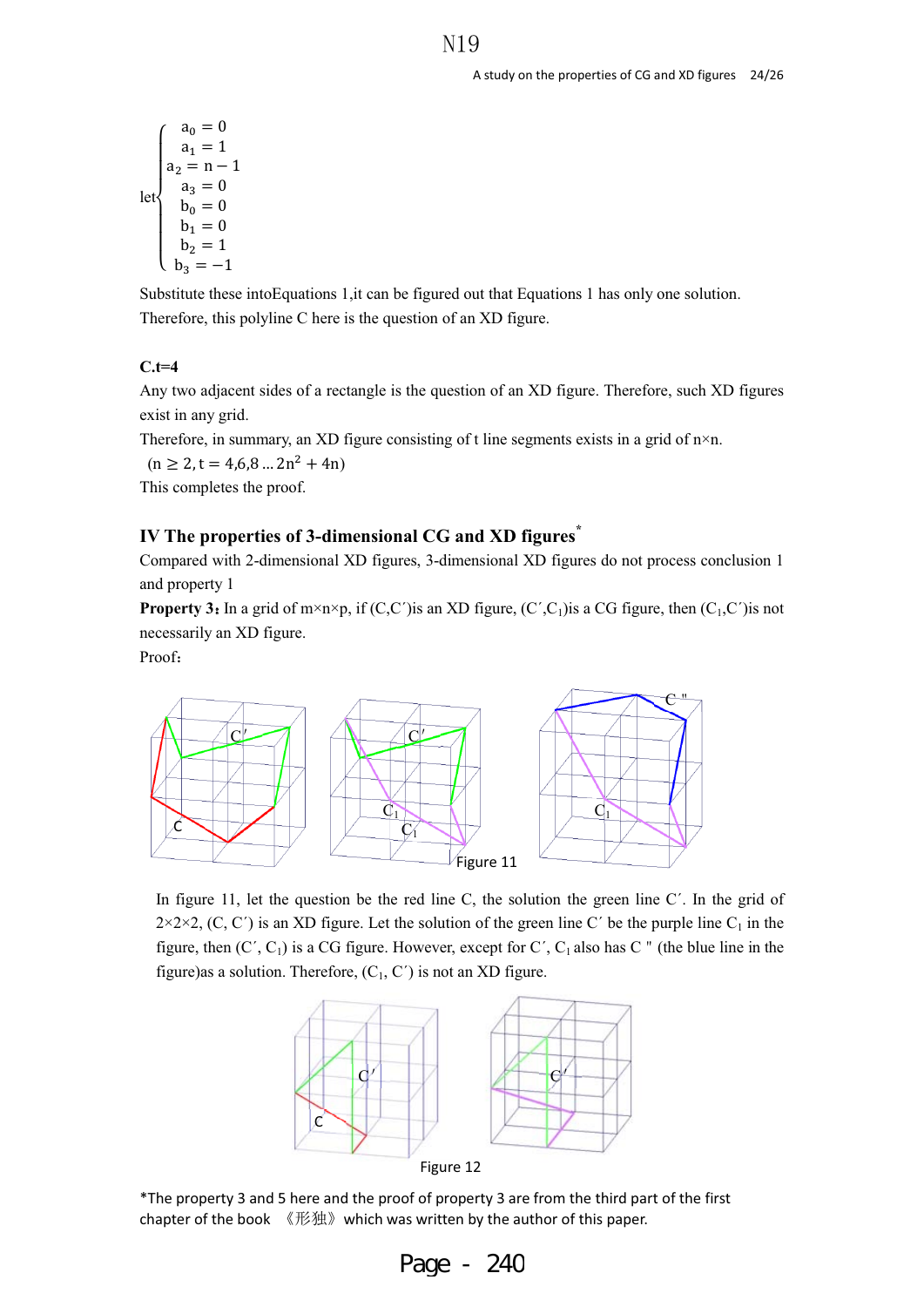Meanwhile, in figure 12, let the question be the red line C, the solution the green line C´. In the grid of  $2\times2\times2$ , (C,C<sup>'</sup>) is an XD figure. Let the solution of the green line C' be the purple line C<sub>1</sub>. then,  $(C', C_1)$  is a CG figure. In addition,  $C_1$  has only one solution which is C'. Therefore,  $(C_1, C')$ is an XD figure.

In summary, in a grid of m×n×p, if  $(C,C')$  is an XD figure,  $(C',C_1)$  is a CG figure, then  $(C_1,C')$  is not necessarily an XD figure.

This completes the proof.

For 2-dimensional XD figures, conclusion 1 is a special case of property 1. Therefore, since 3-dimensional CG figures do not follow conclusion 1, they do not follow property 1 either. Thus, we have the following conclusion:

**Property 4:** In a grid of m×n×p, there is a CG figure (C,C<sup>'</sup>), if the solution set of C is A, the solution set of C' is B, then the solution set of any element from A is not necessarily B and vice versa.

As for conclusion 2 of 2-dimensional XD figures, in infinite grids, no 3-dimensional XD figure exist no matter how many line segments they consist of.

**Property 5:** No 3-dimensional XD figure exist in an infinite grid.

Proof:

If a 3-dimensional CG figure exists in an infinite grid, let it be CG figure $(C, C')$ 

$$
C: C_1\text{-}C_2\text{-}\ldots\ldots\text{-}C_n
$$

 $C'$ :  $C_1'$ - $C_2'$ -……- $C_n'(C_1' = C_1, C_n' = C_n)$ .

Consider polyline  $C_1C_2C_3$  and  $C_1^{\prime}C_2^{\prime}C_3^{\prime}$ ,

When  $C_1$ ,  $C_2$ ,  $C_3$ ,  $C_1$ ',  $C_3$ 'are fixed points, if the coordinates of  $C_2$ ' have only one value, then

 $(C, C')$  might be an XD figure; if not  $(C, C')$  is not an XD figure.

Build a 3-dimensional rectangular coordinate system in the grid where the origin is any lattice point. The x-axis, y-axis, z-axis are respectively the three grid lines passing the origin. The unit length is same as the grid.

Let 
$$
\overline{C_1C_2} = (a_1, b_1, c_1), \overline{C_2C_3} = (a_2, b_2, c_2), \overline{C_1C_3} = (a_0, b_0, c_0)
$$
  
\n $\overline{C_1 C_2}^2 = (x_1, y_1, z_1), \overline{C_2 C_3}^2 = (x_2, y_2, z_2)$   
\nBecause(C,C') is a 3-dimensional CG figure, we get  
\n
$$
\begin{cases}\na_1x_1 + b_1y_1 + c_1z_1 = 0 \\
a_2x_2 + b_2y_2 + c_2z_2 = 0 \\
x_1 + x_2 = a_0\n\end{cases}
$$
\n(1)  
\n $y_1 + y_2 = b_0$   
\n $z_1 + z_2 = c_0$   
\nIf(C,C') is an ND figure, then Equations 1 has one integer solution.  
\nLet that solution be  $x_1 = m_1, x_2 = m_2, y_1 = n_1, y_2 = n_2, z_1 = p_1, z_2 = p_2$ .  
\n
$$
\begin{cases}\nx_1 = m_1 - (b_1c_2 - b_2c_1)k \\
x_2 = m_2 + (b_1c_2 - b_2c_1)k \\
y_1 = n_1 + (a_1c_2 - a_2c_1)k \\
y_2 = n_2 - (a_1c_2 - a_2c_1)k\n\end{cases}
$$
  
\nIf k is an integer, then,  
\n
$$
\begin{cases}\nx_1 = p_1 - (a_1b_2 - a_2b_1)k \\
y_2 = n_2 - (a_1c_2 - a_2b_1)k \\
z_1 = p_1 - (a_1b_2 - a_2b_1)k \\
z_2 = p_2 + (a_1b_2 - a_2b_1)k\n\end{cases}
$$
 must be the solution of Equations 1.